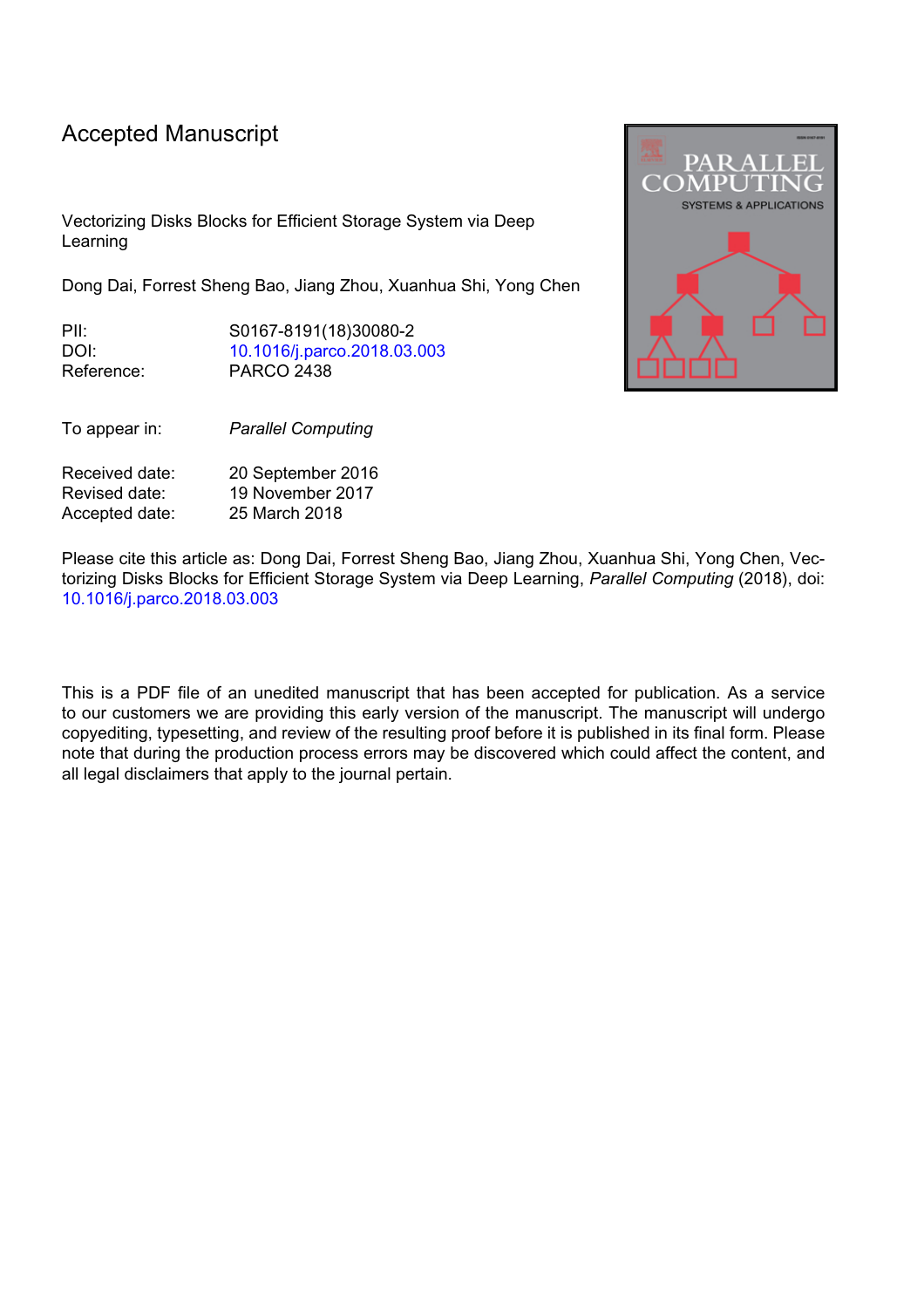# Vectorizing Disks Blocks for Efficient Storage System via Deep Learning

Dong Dai<sup>a</sup>, Forrest Sheng Bao<sup>b</sup>, Jiang Zhou<sup>a</sup>, Xuanhua Shi<sup>c</sup>, Yong Chen<sup>a</sup>

*<sup>a</sup>Dept. of Computer Science, Texas Tech University, Lubbock, Texas <sup>b</sup>Dept. of Computer Science, Iowa State University, Ames, Iowa <sup>c</sup>School of Computer, Huazhong University of Science and Technology, Wuhan, China*

### **Abstract**

**Estate**<br> **Stract**<br>
declent storage systems come from the intelligent management of the data units, i.e., disk blocks in bocal hite.<br>
All Block correlations represent the semantic patterns in storage systems. These confusi Efficient storage systems come from the intelligent management of the data units, i.e., disk blocks in local file system level. Block correlations represent the semantic patterns in storage systems. These correlations can be exploited for data caching, pre-fetching, layout optimization, I/O scheduling, etc. to finally realize an efficient storage system. In this paper, we introduce Block2Vec, a deep learning based strategy to mine the block correlations in storage systems. The core idea of Block2Vec is twofold. First, it proposes a new way to abstract blocks, which are considered as multi-dimensional vectors instead of traditional block Ids. In this way, we are able to capture similarity between blocks through the distances of their vectors. Second, based on vector representation of blocks, it further trains a deep neural network to learn the best vector assignment for each block. We leverage the recently advanced word embedding technique in natural language processing to efficiently train the neural network. To demonstrate the effectiveness of Block2Vec, we design a demonstrative block prediction algorithm based on mined correlations. Empirical comparison based on the simulation of real system traces shows that Block2Vec is capable of mining block-level correlations efficiently and accurately. This research and trial show that the deep learning strategy is a promising direction in optimizing storage system performance.

#### *Keywords:*

Storage System, Block Correlation, Deep Learning, Word2Vec, Natural Language Processing, Intelligent Storage

#### **1. Introduction**

In the Big Data era, the performance of storage systems has become increasingly important. High-performance distributed file systems have drawn increasing attention for both high-performance computing and cloud computing platforms [1, 2, 3, 4]. Although in distributed file systems, factors like data placement [5], metadata management [6], fault tolerance [3], and scheduling [7] all affect the overall performance, the I/O requests will eventually arrive at individual disks at the back-end storage servers and rely on their performance to deliver an overall optimal performance. Hence, to achieve the best I/O performance in distributed and parallel file systems, block-level access in local disks is also critical to be optimized.

It is acknowledged that the correlations between disk blocks are critical to the improvement of storage disk performance [8, 9, 10]. The correlation can be used for re-organizing data blocks to maximize the sequential access [11, 12], pre-fetching blocks to reduce I/O latency, or increasing the cache-hits [13, 14]. The capability of being able to detect the correlations between blocks and use them to direct local storage optimization is important to not only local systems but also large-scale distributed systems.

The correlations between blocks in storage systems come from several sources. First, the sequential blocks are more likely to be accessed together (i.e., the locality principle [15]), indicating close correlations among them. Second, applications may introduce temporal correlations among blocks that are not physically close to each other. For example, the B-tree or B\*-tree data structures in database systems will introduce continuous accesses between blocks that store parent nodes and child nodes. The Ext3 or Ext4 file systems also introduce temporal correlations between blocks where the file data is stored and the blocks the corresponding *inode* [16] is stored. Last but not the least, multiple applications that interact with each other also introduce block correlations. Such applications commonly exist in the form of workflow in scientific computing.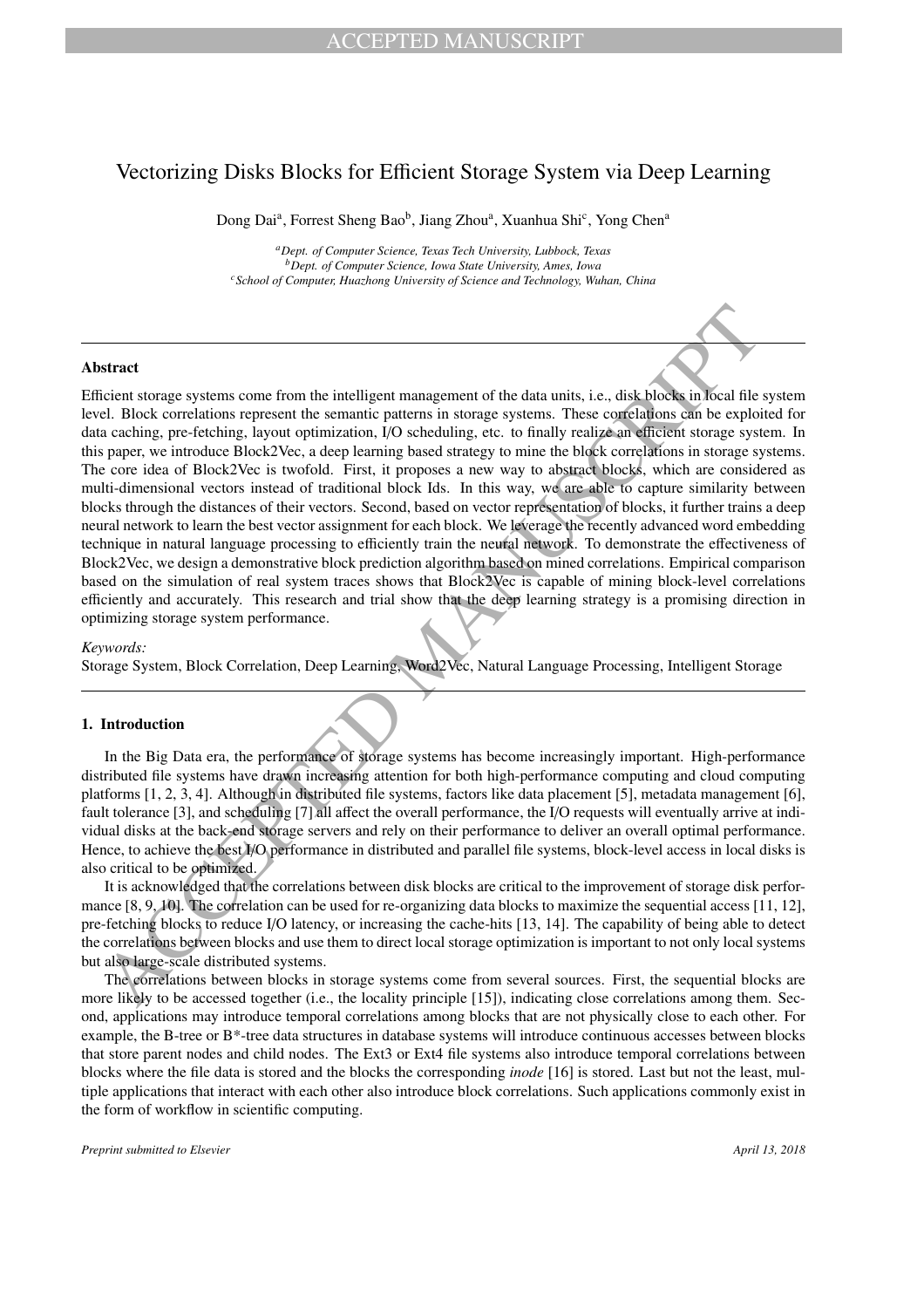# ACCEPTED MANUSCRIPT

As correlated blocks tend to be accessed relatively close to each other in an access stream, it is possible to detect them by analyzing the block access stream. Generally, there are two types of block access streams, at *applicationlevel* and at *system-level*. The *application-level* access stream is collected in a per-application way, and a *system-level* access stream is collected at the system level as a reflection of data accesses from all applications and even the operating system (OS) itself. In this research, we focus on the system-level access stream for several reasons. First, system-level block accesses are easier to collect compared to per-application block access collection, as applications access data at the file level, which needs to be mapped to blocks and also differentiated from other applications and the OS. Second, system-level streams are more accurate in terms of the access order than application-level streams, because they are not affected by operating system I/O scheduling. Third, system-level access streams can further reflect the correlations generated from interactions among applications and can be more useful to optimize the storage system.

Given a continuous block access stream at the system level, the objective of this research is to infer accurate block correlations based on access context. In fact, there has been a large number of research efforts focusing on this specific or relevant problem. The probability graph [17, 18] was designed to record the access closeness of blocks as a graph, whose edges denote how many times two blocks are shown together. Such graph can be further used to predict next IO access based on the current one. Semantic distance [12] leverages the knowledge of how the file system uses the disk system including on-disk data structure to infer relationship of blocks. Small artificial network, which contains 13 input units, 10 output units, and 12 units in the hidden layer, was proposed in [19] to learn the sequence of I/O accesses. The Markov model and Hidden Markov Model [20] abstract the access sequence as a series of changing states and use them to predict next possible access. Pattern signatures [21, 22] were used to capture application signatures based on their I/O behaviors. Some complex data mining algorithms, especially frequency mining, were also proposed to mine the frequent patterns in I/O access traces for correlations [23, 24].

OS. Second, system/seve streams are none accelerate in terms on us access other than applications and the second streams they are not affected by operating system. Ic) detecting, Third, system-level access streams can<br>ten In this study, we propose *Block2Vec*, a strategy that applies the advanced deep learning (DL) technique to efficiently and accurately mine the block correlations from large-size block access streams. The core idea of Block2Vec contains two aspects. First, we propose a new way to *abstract disk blocks as multi-dimensional vectors instead of traditional indexes to better abstract their features*. Second, we propose to *train a deep neural network to learn the best vector value for each block by training on real-world block access traces*. The training algorithm is inspired by the word embedding algorithm called word2vec [25, 26]. To the best of our knowledge, Block2Vec is the first approach to leverage the deep learning techniques into block correlation mining. It is also the first study that models disk blocks into high-dimensional vectors instead of consecutive, single dimensional block indexes. We conduct extensive evaluations through a common use case, disk access prediction, to analyze the benefits of exploiting block-level correlations via the newly proposed approach. Compared to existing block correlation detection algorithms including sequential prediction (SP) and probability graph (PG), Block2Vec achieves impressive and stable prediction accuracy with a low overhead. These evaluations based on real-world I/O traces also confirm that Block2Vec is able to run efficiently with reasonable resources as an effective block correlation mining method for modern storage systems.

The rest of this paper is organized as follows. In Section II, we introduce the core ideas of this research study: a generic model for mining block correlations, which contains a statistical block access model and a new vector-based representation of disk blocks. In Section III, before discussing the detailed design and implementation of proposed approach, we give a brief introduction of deep learning (DL) techniques and the highly relevant word embedding tasks in natural language processing (NLP). In Section IV, we present the detailed design and implementation of Block2Vec. In Section V, we further introduce a simple correlation-based block prediction algorithm and a semi-supervised block clustering algorithm for block reorganization as two applications of detected block correlation. We also use them as evaluation metrics in the later section. Section VI presents our experimental results. Section VII concludes the paper and discusses future work.

#### **2. General Model for Mining Block Correlations**

#### *2.1. Statistical Block Access Model*

It is observed that correlated blocks are accessed close to each other because of their data relevance. Therefore, if two blocks are almost always accessed together within a short time interval, it is very likely that these two blocks are correlated to each other. In other words, it is possible to automatically infer block correlations in a storage system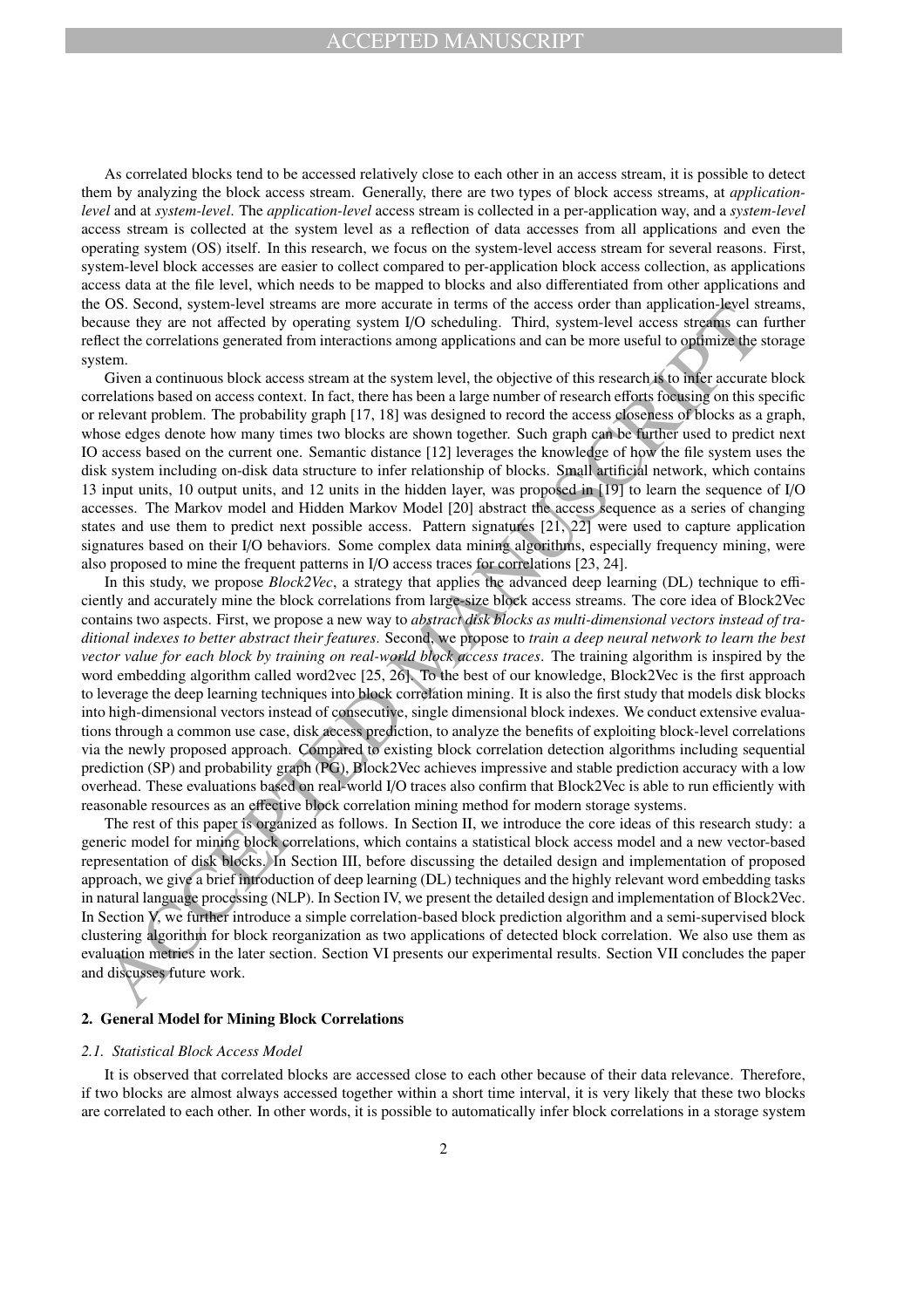# CEPTED MANUSCRIPT

by analyzing the access stream. This observation plays the foundation of mining block correlations. However, it is not trivial to quantitatively measure such correlations from this intuitive observation. The similar problem also exists in natural language processing (NLP), where similar words also show in the similar context or closely with each other, e.g., "Obama" with "President". To be able to quantitatively measure such word similarity, statistical language model [27] is proposed and widely used. Inspired by the statistical language model, we propose to use statistical model to describe the block accesses in this work.

The statistical model describes the probability of a block, say  $b_4$ , being the next one to be accessed, given an existing block access sequence, say  $\{b_1, b_2, b_3\}$ . This value reflects the block correlations among  $b_4$  and  $b_1, b_2, b_3$ , which can be mathematically calculated as the conditional probability of sequence  ${b_1, b_2, b_3, b_4}$  given  ${b_1, b_2, b_3}$ . In this way, mining block correlation can be considered as building a statistical model to estimate the probability of a certain group of blocks. The larger the probability is, the closer the group of blocks are. For example, if  $P{b_4|b_3} = 0.9$ , then we know that  $b_3$  and  $b_4$  are closely correlated.

In a formal description, the statistical model of block access calculates the probability that a given block sequence appears. This can be calculated based on the probability of each block and its conditional probability in the sequence as follows.

$$
P(b_1, ..., b_m) = P(b_1, ..., b_{m-1}) \cdot P(b_m|b_1, ..., b_{m-1})
$$
  
= 
$$
\prod_{i=1}^m P(b_i|b_1, ..., b_{i-1})
$$

Here, each conditional probability can be calculated by counting corresponding access pattern based on given block access traces. However, as a block access sequence can easily contain many blocks, it will quickly become impractical to compute such a value. We can approximate it by only considering a fixed number of preceding blocks, for example *n*. This approximation is widely used in statistical language model too, known as the *N*-gram [28]. In this case, the probability of observing a block sequence  $b_1, \ldots, b_m$  is given as:

$$
P(b_1, \ldots, b_m) = P(b_{m-n+1}, \ldots, b_{m-1})
$$
  
\n
$$
P(b_m|b_{m-n+1}, \ldots, b_{m-1})
$$
  
\n
$$
= \prod_{i=1}^m P(b_i|b_{i-n+1}, \ldots, b_{i-1})
$$

Here, it is assumed that the probability of observing the *i*-th block *b<sup>i</sup>* in the context history of *i*−1 preceding blocks can be approximated by the probability of observing it in the shortened context history of the preceding *n* − 1 blocks (*n*-th order Markovian property). With the capability of calculating such probability for any block sequence, we can find block *b<sup>m</sup>* with the maximal likelihood of forming the entire sequence and choose it as the next prediction.

Since interests sequence. Say the *D*<sub>1</sub>, *D*<sub>1</sub>, *D*<sub>1</sub>, *D*<sub>1</sub>, *D*<sub>1</sub>, *D*<sub>1</sub>, *D*<sub>1</sub>, *D*<sub>1</sub>, *D*<sub>1</sub>, *D*<sub>1</sub>, *D*<sub>1</sub>, *D*<sub>1</sub>, *D*<sub>1</sub>, *D*<sub>1</sub>, *D*<sub>1</sub>, *D*<sub>1</sub>, *D*<sub>1</sub>, *D*<sub>1</sub>, *D*<sub>1</sub>, *D*<sub>1</sub>, *D*<sub>1</sub>, *D*<sub>1</sub>, *D*<sub>1</sub>, *D* As we have described, it is not difficult to observe that the statistical block access model is similar to its natural language cousin, the statistical language model, which is a probability distribution over sequences of words. In fact, such similarity behind these two fields comprises the rationale and motivation for this work. In this research, for the first time, we explore applying those techniques, used to build statistical language model in NLP, onto block correlation mining for storage systems.

# *2.2. Vector Representation of Blocks*

Most existing block correlation detection strategies treat each block as an atomic unit and represent them as indexes in the total physical blocks (e.g., block Id  $b_i$ ). Such representation is similar to "one-hot" representation [29] in NLP. In this way, mining block correlation becomes learning the similarity between two unique integer Ids based on block access sequences. This representation of blocks is simple and straightforward, but it has several limitations. First, the representation itself (e.g., block Id) does not contain the notion of correlation similarity as they are just integer indexes of blocks, indicating the location of blocks. For example, even block  $b_1$  and  $b_{200}$  are closely correlated, their representations (1, 200) cannot show it. Second, it suffers the *curse of dimensionality* problem whenever a machine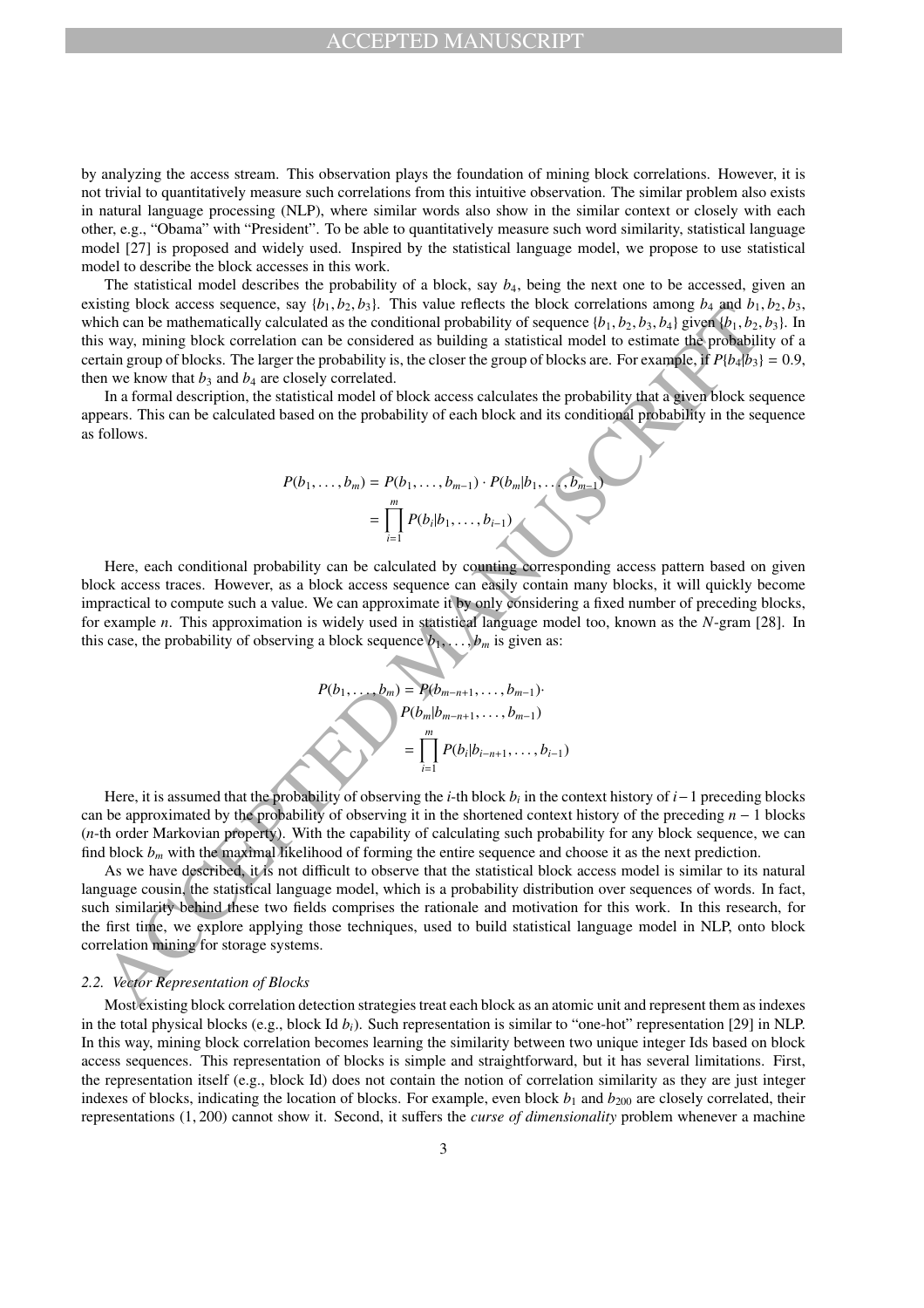learning or pattern detection algorithm is applied on the block accesses traces to learn the pattern [30]. Specifically, as a storage system usually contains a large number of blocks, if we just use an integer Id to represent each block, the number of all possible sequences of block accesses will increase exponentially with the number of the blocks. This indicates a huge number of combinations of values (i.e., block accesses) that must be discriminated from each other by the pattern mining algorithm, which significantly increases the computation complexity. However, using a vector representation of blocks, the learning algorithm can generalize one combination of values (vectors) to possibly a large number of combinations of similar vectors, hence improve the training accuracy.

In un restarcing the train tune, we propose to use a vector misseuro or an most to respect in space.<br>The median of the train tune we propose to the ratif tune of the training the physical bostform. The vector representati In this research, for the first time, we propose to use a vector instead of an index to represent a block. It will associate each block with a continuous-valued vector, instead of only representing the physical location through a block Id. The vector representation has two obvious advantages. First, the vector indicates a tuple of features that characterize the block. Once the vector representations are assigned to blocks, each block corresponds to a point in a high-dimensional feature space. One can imagine that each dimension of that space is related to a characteristic of the block. For example, the physical location of block, the file it belongs to, the user who owns the file, the creation time, the access time, etc. The rationale is that the correlated blocks will get to be closer to each other in that space. In this way, a sequence of block accesses can thus be transformed into a sequence of these feature vectors, which can be efficiently learned by a deep neural network. Second, the vector representation allows the model to generalize the access sequences that have not yet shown in the existing block access history, but are similar to existing ones in terms of their features, i.e., their vector representations. For example, assume that the vector representations of blocks  $b_1$ and  $b_{10}$  are similar, and those of  $b_2$  and  $b_{20}$  are also similar. In the block access history, the sequence of  $(b_1, b_2)$  occurs multiple times and is always followed by  $b_3$ . Later, if we see the sequence  $(b_{10}, b_{20})$ , which never occurs in history, using their vector representations can help generalize them to the known sequence  $(b_1, b_2)$  and help make a prediction about next visit,  $b_3$  or a block similar to  $b_3$ . The ability to generalize block access sequences into combinations of high-dimensional vectors will significantly alleviate the problem of the *curse of dimensionality* as many different combinations of block accesses are merged into similar vectors.

The vector representation of blocks can be trained through a neural network [29]. But, it still indicates a high computational complexity, to train on a large number of block accesses. For example, a normal 1TB disk may contain billions of blocks (4KB block size). Recently, in NLP, new architectures and training models have been proposed to reduce the complexity of training a complex neural network on large datasets [25, 26]. This plays a foundation for our research. In the next section, we will give a brief introduction on the deep neural network and the progress in NLP before describing our proposed block correlation mining approach.

#### **3. Deep Learning and Word Embedding**

Deep learning is a rapidly emerging machine learning technique originally proposed as an extension to the traditional artificial neural network (ANN) [31]. The word "deep" comes from not only the fact that such an extended ANN normally has multiple hidden layers forming a deep hierarchy as compared to traditional ANN, but also its capability to perform complicated transformations to reach a high-level abstraction of the data.

An ANN transforms input data to output, usually called *prediction*. The powerfulness of ANNs is rooted in their capability to mimic any function numerically under a tolerable precision, if given enough layers and/or nodes/neurons. An ANN usually has a fixed architecture, i.e., the connections between nodes. By changing the weights between connections, the ANN can be reconfigured to mimic different functions. Known as the *training* process, an ANN usually uses an iterative process to update those weights based on many pairs of input data and expected output (sometimes called the *label* or *target*). Given an input data, an untrained ANN most likely produces a prediction output that is very off from the target. As long as there is a large enough error between the target and the prediction, the training will keep going and in each iteration of the training, the weights of all connections are updated. In most cases, the more complex the network is, the more data is needed to train the ANN. Therefore, the numbers of data (thus, iterations to train an ANN) and weights to update (thus, computational cost at each iteration) require massive computational power to train a highly complex ANN. This makes deep learning impractical and unpopular until recently, especially after the wide use of Graphical Processing Unit (GPU) in scientific research.

Numerous research results have shown that DL, compared with traditional neural networks, can build much more accurate and robust models. The reason, as mentioned earlier, is because a more complex ANN can mimic a more complex function. Therefore, DL is currently widely used in many fields including NLP. One of the most exciting uses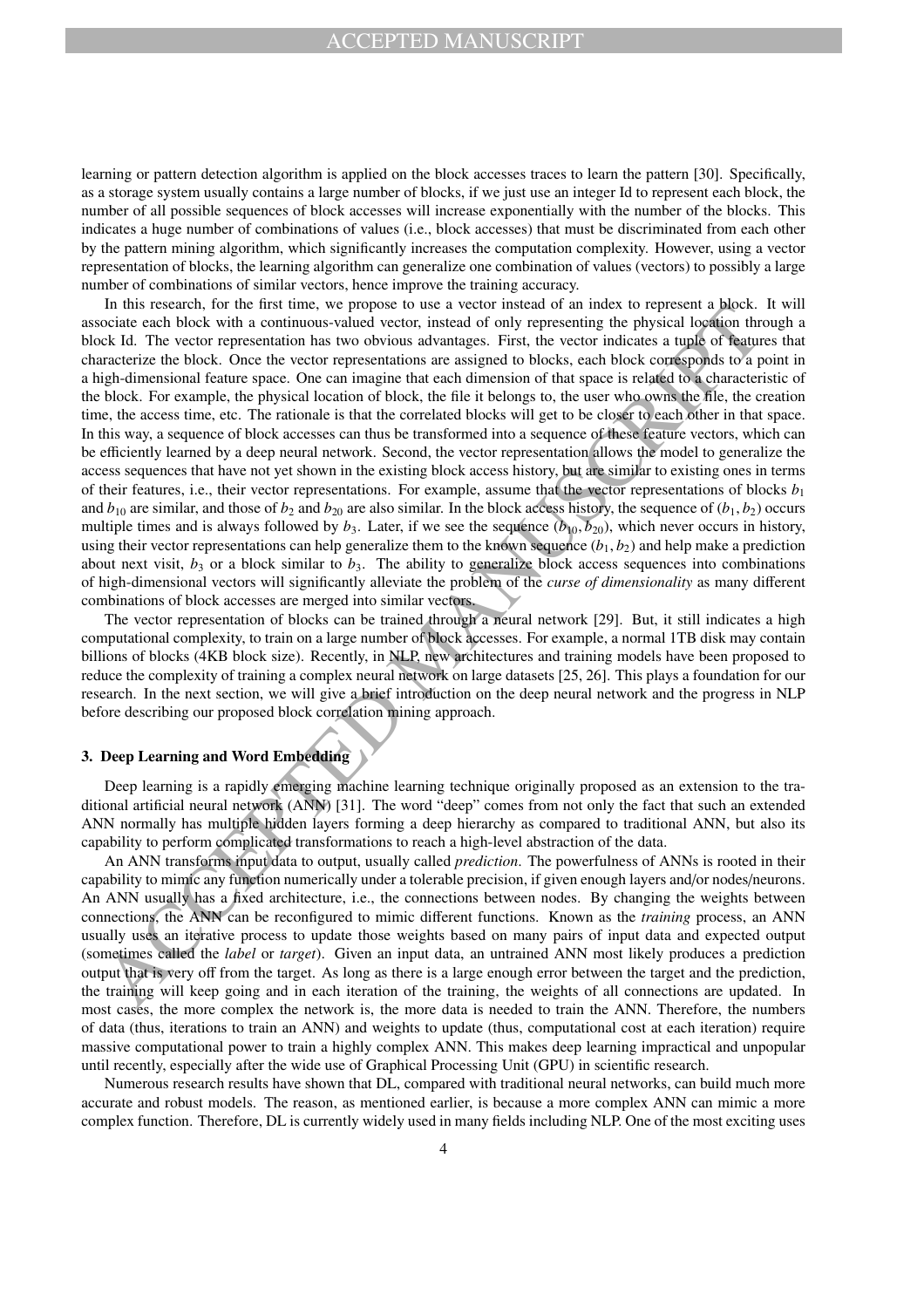of DL in NLP is word embedding [32], which maps words to high-dimensional vectors of real numbers by training a deep artificial neural network [29]. Such a vector is called a "distributed representation" of an object. Unlike its common meaning in super or parallel computing, here the word "distributed" means vectorized, i.e., an objected is presented using more than one real numbers. Representing (i.e., embedding) sparse objects (e.g., words) into vectors makes many tasks convenient. For example, the similarity or correlation between two objects can be calculated by the cosine of the angle between the two corresponding vectors.



Figure 1: A neural network example for calculating word embedding for English words (e.g., top 50,000) by solving the "filling-the-blank" problem. The training is done by using numerous 5-word sequences, e.g., "*the cat sits on mat*", from English text. The input is 4 words in the 5-word sequence except the middle word, e.g., "*the cat on mat*". Each neuron in the output layer corresponds to one of the *n* words. A correct prediction will yield the highest probability for the word "*sits*". A wrong prediction will trigger the neural network to update vector representation of words and the weights between neurons.

Fig. 1 shows an example deep neural network that can generate the embedding value for each word by training on a set of 5-word sequences, such as "the cat sits on mat" or "a boy eats his dinner". For each input sequence, we calculate the possibility of the middle word  $s(t)$ , knowing its context  $s(t-2)$ ,  $s(t-1)$ ,  $s(t+1)$ ,  $s(t+2)$ . The input layer contains nodes correspond to the 4 context words where each context word is a high-dimensional vector  $[v_1, \ldots, v_n]$  connected to the hidden layer. The hidden layer normally applies a simple operation, e.g., summation, on all vectors from the input layer and sends results to the output layer. The output layer is huge as each node corresponds to one word in the vocabulary. Each output node produces an output between 0 and 1, i.e., the probability that the corresponding word is the middle word  $s(t)$ , and the sum of all these output values will add up to 1. The output-layer node that corresponds to the middle word *s*(*t*) is expected to have the largest output (the probability).

The training rationale is straightforward. Initially, each word is represented as a random vector. Hence, at the early stage of training, the prediction is very likely to be wrong. For any given training sequence, the expected word (target) should have the maximal probability in the output layer. If the hidden layer yields a word other than the target, the weights and vectors will be updated by back-propagation [33]. Afterwards, the updated vectors of input words will be copied to the output layer. In this way, a network can be trained to both predict the possibility of word and generate accurate vector representation for each word. After training the network using a huge amount of word sequences, we will be able to obtain the vectors to represent words.

After words are represented in vectors, many tasks can be done easily by operations on vectors. For example, vec("Germany") + vec("capital") is close to vec("Berlin"). This can help many tasks such as question answering (e.g., what is the capital of Germany?) or knowledge base construction (e.g., if we know that Berlin is the capital of Germany, and we also know vec("France") + vec("capital") is close to vec("Paris"), we can gain new knowledge that Paris is the capital of France).

Training such a neural network for the accurate vector representation of words is an active research topic [34] in NLP with broad applications, such as machine translation [35, 36] and sentiment analysis [37]. Word2Vec [25] is a representative one due to its optimized network architecture and training models, which save a huge amount of computation.

In this study, inspired by word embedding, we propose to use high-dimensional vectors to represent disk blocks.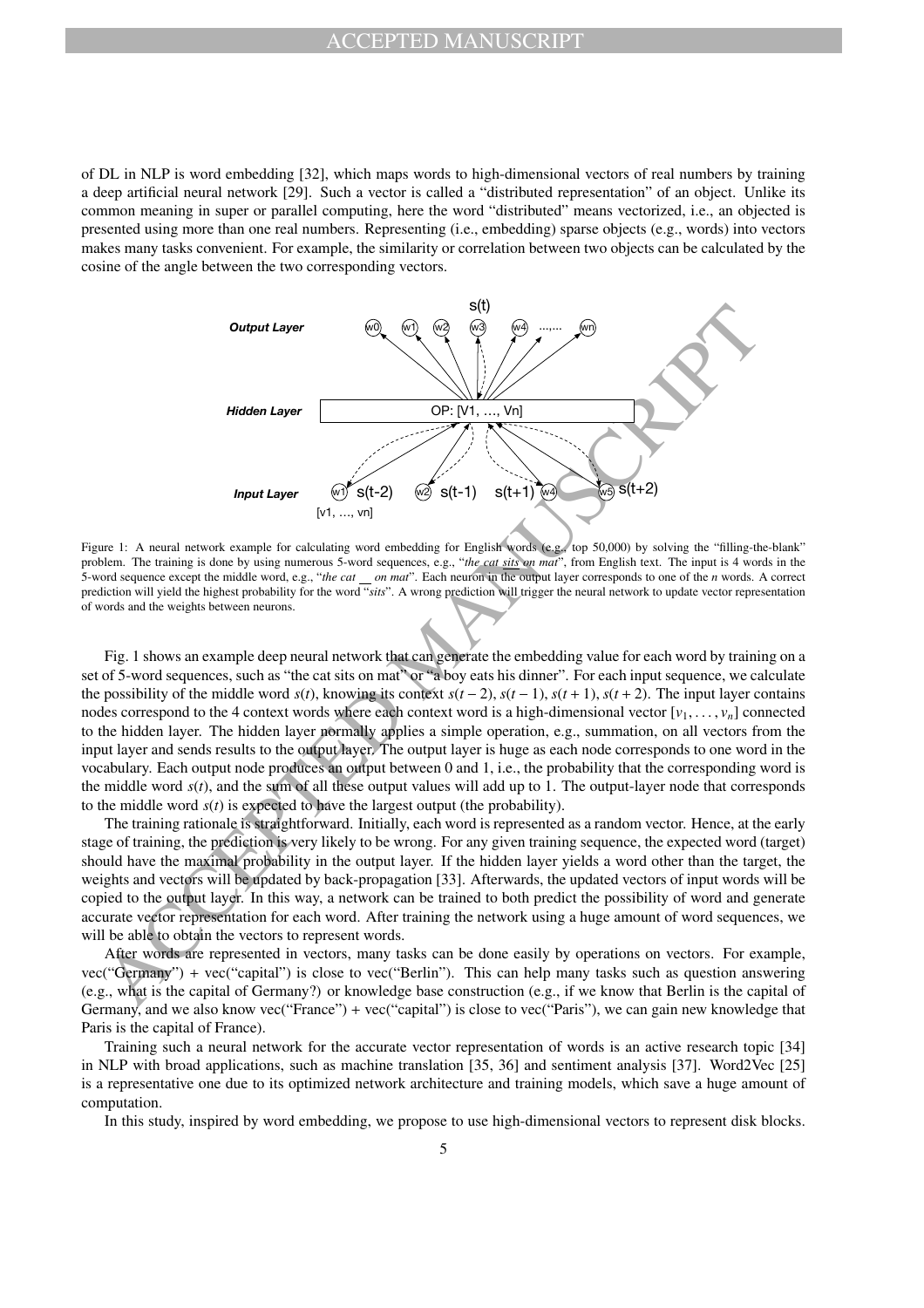Like Word2Vec which allows studying the similarity between words by vector operations, our method, known as *Block2Vec*, allows accurate mining of the correlation between blocks. To the best of our knowledge, our study is the first to use distributed/vector representation and deep learning techniques for such a purpose.

#### **4. Block2Vec Design and Implementation**

In this section, we introduce the design and implementation of *Block2Vec*, a deep neural network-based solution to learn the vector representation of blocks from a sequence of block accesses. Its overall architecture is shown in Figure 2. The whole system begins with a stream of I/O traces, which will be pre-processed and formatted into training sets. These training datasets then are used to train a deep neural network to obtain the vector representation of each block. Utilizing such a vector representation, the distance between any two vectors can be calculated. This distance indicates the block correlations, which can be further used to improve storage system efficiency towards new coming I/O requests. We will describe the data pre-processing, the neural network architecture, the training algorithm, and discuss its efficiency in this section.



Figure 2: Overall architecture of Block2Vec.

#### *4.1. Data Pre-Processing: Cutting Window*

The first challenge of training a deep neural network for mining block correlation is the training set. The systemlevel block access sequence is a continuous sequence of accessed blocks without any boundary. We are not interested in the correlation of two blocks distant from each other in terms of access time. From a storage system's point of view, it is much more interesting and useful to consider block accesses that are not far apart. To address this, in *Block2Vec*, we use access distance to divide continuous block access trace into multiple closely related block accesses. Specifically, we examine how far two continuous block accesses depart by measuring the time elapsed between them. We set a maximal threshold for such distance, denoted as cutting window *maxwin*. Once a block access happens later than *maxwin* after the previous one, we consider a new "sequence" has started. In this way, the history block access trace is sliced into size-variant shorter sequences. Each sequence contains accesses that are temporally related.



Figure 3: Splitting block sequences into multiple block sentences. The maximal cutting window is 5 time units in this example.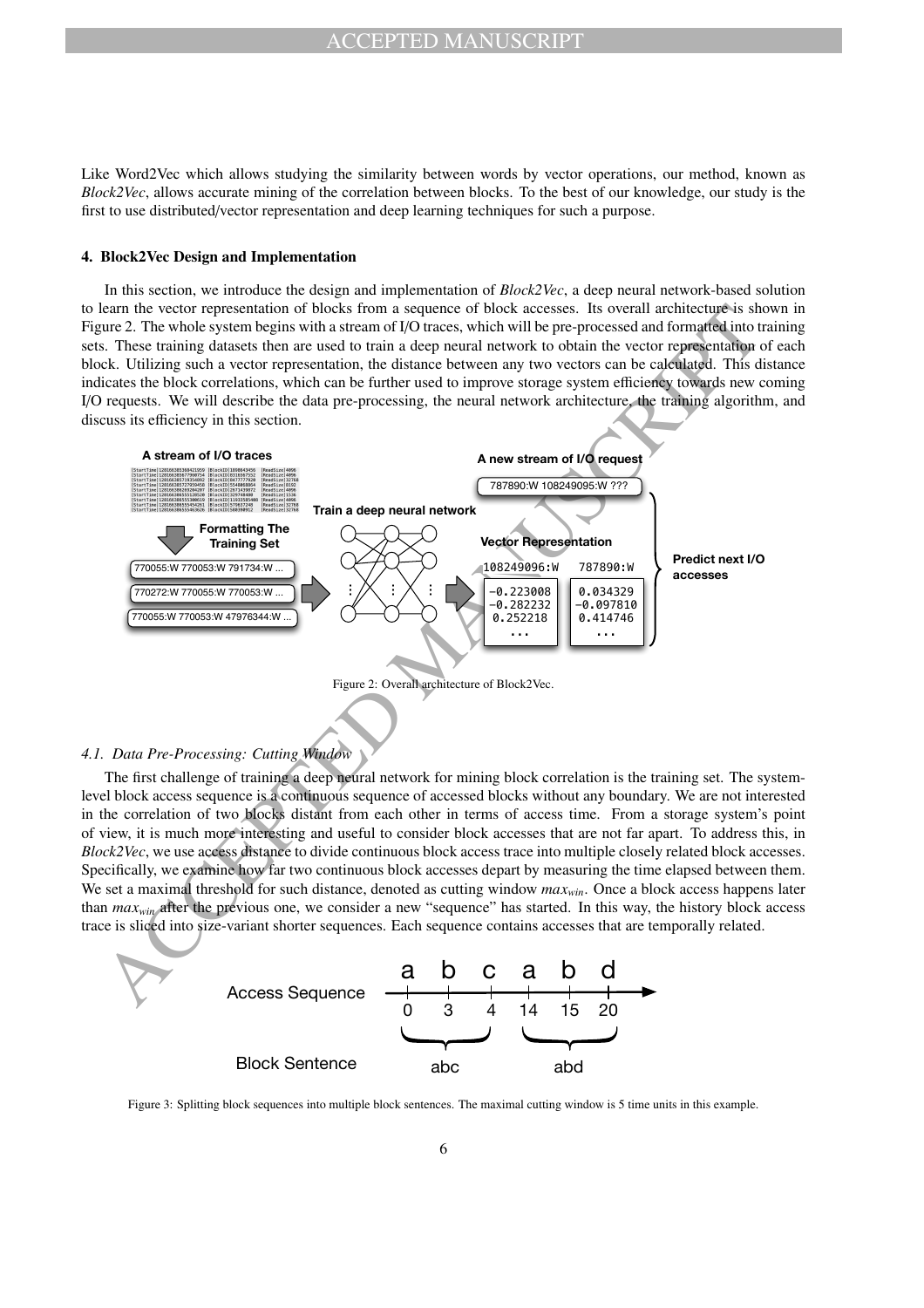Fig. 3 illustrates how the access sequence *abcabd* is divided into separate block sequences with *maxwin* = 5. Note that the time interval is calculated based on two continuous block accesses, not from the start of the sequence. For example, accessing *d* is 6 intervals after visiting *a*, but they are still in the same sequence because it is only 5 intervals later than visiting its previous *b*. In this way, it is possible that a single block sequence contains a large number of block accesses. In real-world block traces, the maximal time difference *maxwin* is measured in milliseconds and its best value is based on the usage of the block correlations. For read-ahead pre-fetching, *maxwin* should be relatively small to cover the closest related block accesses only. For data re-organization, the *maxwin* can be relatively large to find more subtle correlations to structure the data blocks. In this study, we set  $max_{win} = 1000$  ms except otherwise noted.

#### *4.2. Data Pre-Processing: Block Access Translation*

After splitting the single sequence of block accesses into multiple relevant sequences, the next challenge is that each block operation may access various sizes of data. Fig. 4 shows a piece of real world block trace snippets from MSR-Cambridge trace [38] (detailed description of such trace is in Section 6). Here, the 6th column shows the size of each block access in Bytes. We can see different access sizes across those items (specifically marked with red boxes): some of them are 4096 (indicating a whole 4KB block access), some are smaller (e.g., 1536 Bytes), and some are much larger (e.g., 32768 Bytes). Other block-level I/O traces have the similar property.

Figure 4: A piece of real-world block access trace (MSR-trace).

For large I/O operations, we use an aggregated way to translate them, in which only one block Id is included in the final sequence no matter how many bytes are read from that block. Thus, each block access is actually considered as an object access, whose data accesses may vary in size.

nters sure correlations to structure the onta tolocks. If this surely, we set *mat<sub>eari</sub>* = 1000 *m*s except on<br>
ACCE *Due Pre-Processing: Block Access Translation*<br>
ACCE *Due Pre-Processing: Block Access Translation*<br>
AC In addition, a system-level I/O trace contains both read and write operations as shown in Fig. 4. In *Block2Vec*, we train the neural network using both because both operations reflect the correlations of blocks, which actually come from the data stored on them. We differentiate them by appending an *operation* bit at the end of their identifications. For example, the "Write" on block 579637248 is translated to 579637248W and the "Read" on the same block is translated to 579637248R. This also helps future prediction. By splitting them, we are able to predict next block to be read or written, which is important for different use cases. For example, only future reads need to be pre-fetched, but both read and write are important for data re-organization.

# *4.3. Block2Vec Neural Network Architecture*

Block2Vec leverages deep neural network to learn the vector representation of blocks. Its neural network architecture is shown in Fig. 5. Each time, it takes *k* (called the *context window*) recent block accesses as the training set. As described, each block is represented as an *n*-dimensional vector  $[v_1, ..., v_n]$ . All input vectors are connected to the hidden layer. The hidden layer **sums** all input vectors into a single vector. Each dimension of such vector connects to the output layer, which, similar to word2vec, is a Huffman tree. The connections are built between each dimension of the vector to each node on the Huffman tree.

The Huffman tree is built from a full scan of the entire block accesses. All nodes have different path lengths to the root of the tree depending on their occurring frequencies. While building the Huffman tree, the frequency of each block is recorded for an elimination procedure later. Infrequent blocks of fewer than *min<sup>f</sup>* occurrences are ignored as correlations involving these rarely accessed blocks are considered not stable. For example, if a block is only accessed once in the whole trace, it will not be persuasive to make a conclusion that it is correlated with other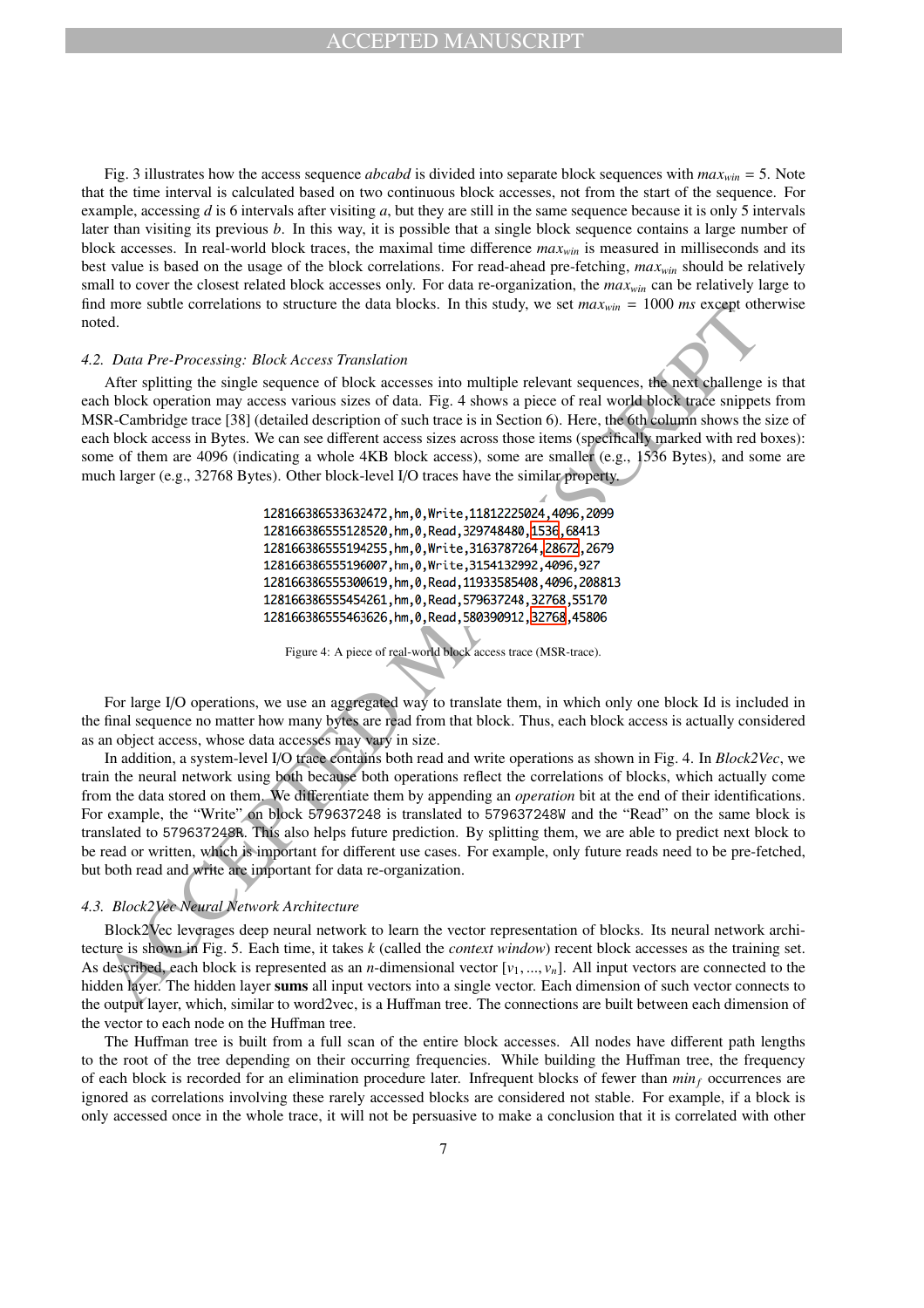

blocks. The blocks not filtered out are called *active blocks*. To be analyzed in Section 4.5, the number of active blocks significantly affects the computation complexity of *Block2Vec*. In this work, we use an empirical value  $min_f = 5$  for a good balance between complexity and block coverage.

Once the output layer of the neural network is built and the training set has been pre-processed, *Block2Vec* will train the neural network. Vector representation of each block and all weights in the neural network are randomly initialized. Each time, a sequence of block accesses inside a context window is sent to train. According to the training model, both input and expected output are generated and fed into the network. Given the current weights in the network, an output can be calculated. If the output matches the expected one, the training will move to the next context window. If the outputs are not correct, a back-propagation will happen to adjust all weights from the hidden layer to the input layer, and most importantly, the vector values of all input blocks.



*Block2Vec* contains two different training models, both of which have been widely used in NLP [25, 26]. Shown in Fig. 6(a), the first model called *Continuous Bag-of-Words* (CBOW) is almost identical to what we have seen in the "filling-the-blank" example earlier in Fig. 1. The training criteria are to correctly classify the current (middle) block given several future and history blocks as the input. It does not consider the order of blocks in the trace history as both future and history block accesses are summed together in the hidden layer. The second one is called *Skip-gram* model, as shown in Fig. 6(b). Instead of predicting the current block based on the context, it tries to predict the context, i.e., two preceding blocks and two succeeding blocks in this example, based on the current block. The Skip-gram model considers the order of block accesses as it considers the input as a single block and the output forms a moving window on the block accesses sequence. This is critical for our use case since the order is important in block correlations.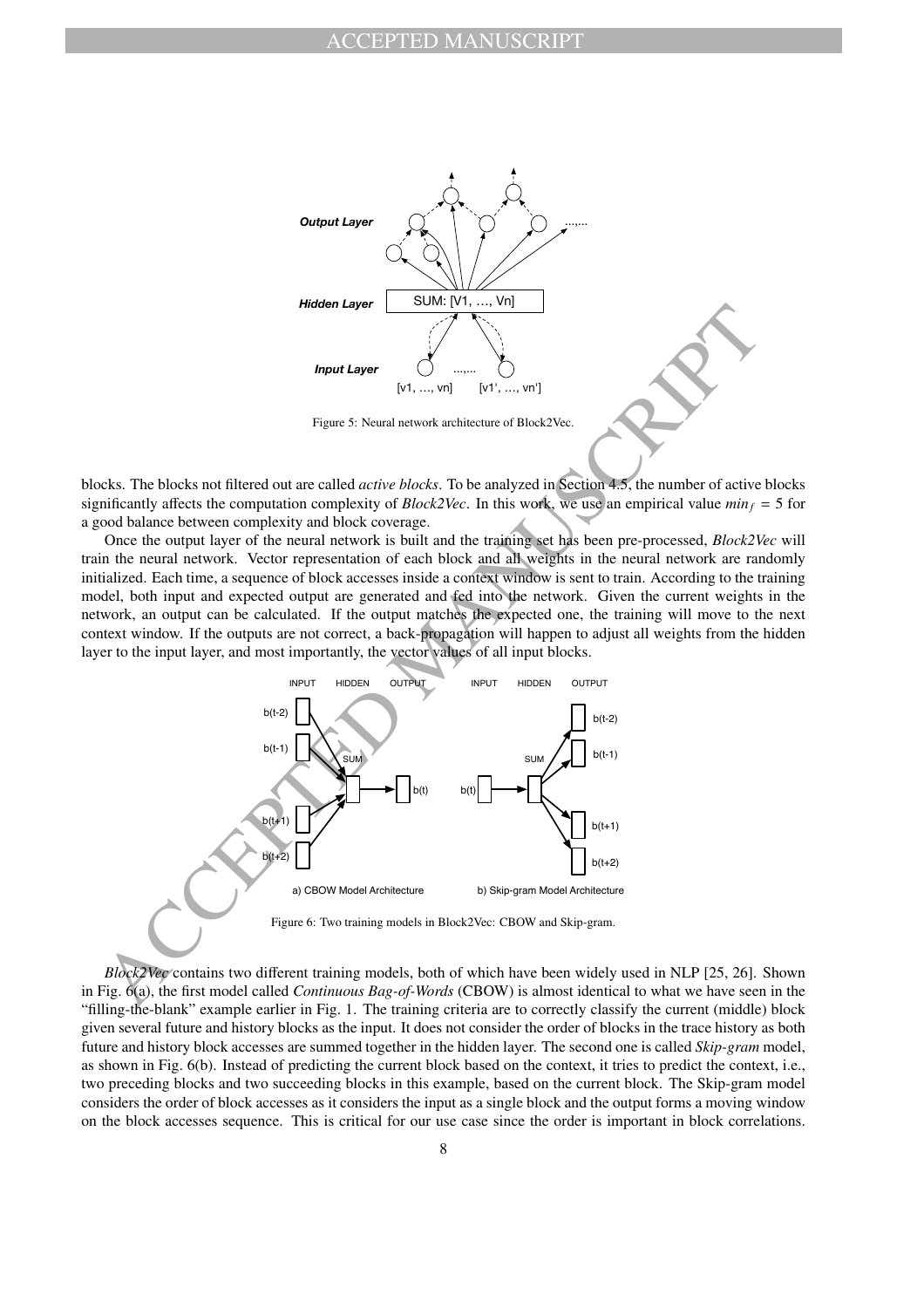Also, Skip-gram is also able to obtain more accurate vector representation of blocks than CBOW simply because Skip-gram model allows more "targetted" update to the vectors of input block. Specifically, in Skip-gram model, only the vector of one block is updated by one back-propagation, while in CBOW model the change triggered by one back-propagation is distributed to the vectors of all input blocks. In the evaluation section (Section 6), we report a detailed computation time and accuracy comparison between these two models. *Block2Vec* allows users to choose either one as the training model. The default model is Skip-gram.

#### *4.4. Time Sensitive Training*

As described in the previous section, to train Block2Vec neural network, each time we choose a set of blocks in the context window to generate inputs and the expected outputs based on the chosen model (i.e., CBOW or Skipgram) to feed the neural network. However, this does not consider the time sensitivity of block accesses. In a natural language, the time interval between two continuous words is not considered important, and they will not affect the correlation between the words. However, such interval is important for block correlations. For example, consider two block accesses:  $[b_1, b_3]$  and  $[b_2, b_3]$  with access times  $[0, 4]$  and  $[5, 6]$ , respectively. The correlation between  $b_1$  and  $b_3$  should be considered less strong than that between  $b_2$  and  $b_3$  since the former has longer interval. A long interval indicates the higher possibility of irrelevant data accesses.

For someone training the method. Someone the properties and the expected of the conservation of the accelered of the conservation of the conservation of the conservation of the conservation of the conservation of the cons Existing training algorithms only consider the distance of the order of block accesses. For example, word2vec utilizes a random sampling to differentiate the closeness of words. Specifically, each time for a word *s<sup>t</sup>* , instead of directly using the words within the context window *k*, one could have a random window size as *rand*(*k*). Since the trace file will be fed multiple times to train the network, randomly sampling will give less weight to those distant words. However, such sampling strategy does not work well for block accesses since it does not reflect the time intervals between block accesses. In *Block2Vec*, we use a different way to sample the context window. Specifically, we also consider the elapsed time between block accesses in the context window. Two sets of blocks in the same order but with different time intervals will be considered differently. Fig. 7 shows how it works for CBOW model. In this example, if the current block is *c*, we first choose *a*, *b*, *d*, *e* as they are inside the initial time window (i.e., 8ms). Then, we check block Ids inside a smaller context window (cut in half), and find out the inputs (within 4ms). Repeating this step for another half context window (i.e., 2ms), we have *b*, *d* as the input again. In this way, Block2Vec maximally leverages the closely sequential block accesses and also amplify the impact of closeness between block accesses.

| <b>Access Sequence</b>  | a    | b c d     |                      |
|-------------------------|------|-----------|----------------------|
| ms                      |      | 34<br>- 5 |                      |
| <b>Training Windows</b> | abde |           | Time Window $= 8$ ms |
|                         | abde |           | Time Window $=$ 4 ms |
|                         | hd   |           | Time Window $= 2$ ms |
|                         |      |           |                      |

Figure 7: Time sensitive training in Block2Vec.

# *4.5. E*ffi*ciency of Block2Vec*

*Block2Vec* is the first method to consider each block as a high-dimensional vector and to train a deep neural network to learn such vector representation accurately. By leveraging the recent progress in deep learning, it delivers this promise with reasonable resource requirement.

#### *4.5.1. Memory Consumption*

*Block2Vec* requires memory space to store the Huffman tree, weights of the neural network, and other auxiliary data structures. But, all memory consumption depends on the size of *active blocks*, which have high access frequency (larger than  $min_f$ ) in the trace during the collection period. In fact, although a modern hard-disk can have billions of blocks (4TB / 4KB  $\approx$  1 Billion), the frequently accessed (active) blocks during a period are usually limited. For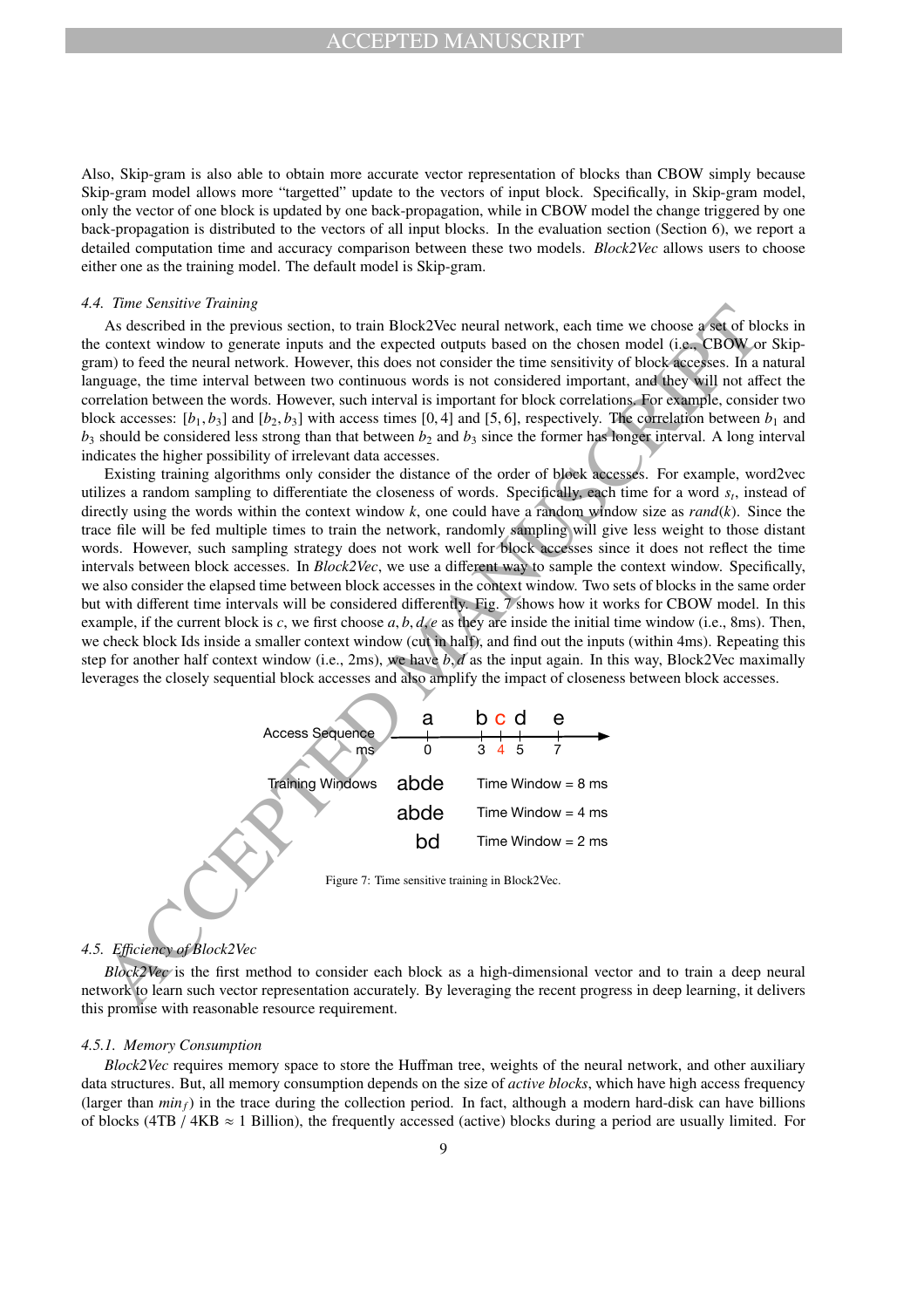

example, the MSR Project2 traces [38], collected in 2007 on a active commercialized server (their project building server) for a week's time period, only access around 16 million different blocks, much smaller than the total number of blocks in a typical disk at that time  $(500GB/4KB \approx 134$  Million). Moreover, as Block2Vec only considers blocks that are frequent in the trace (frequency above the threshold *minf*), it will further reduce the number of blocks and hence reduce the memory consumption. Fig. 8 shows the number of active blocks v.s. the minimal frequency  $(min_f)$ on the Project2 trace. We can easily observe that the number of active blocks drops significantly as the minimal frequency increases. Due to these reasons, Block2Vec is more space efficient than probability graphs [18] because they do not need to maintain the information of edges between any two close blocks, which has up to  $O(N^2)$  space complexity, during the graph building process.

#### *4.5.2. Computational Complexity*

 $\frac{9}{56}$ <br>  $\frac{2}{56}$ <br>  $\frac{2}{56}$ <br>  $\frac{2}{56}$ <br>  $\frac{2}{56}$ <br>  $\frac{2}{56}$ <br>  $\frac{2}{56}$ <br>  $\frac{2}{56}$ <br>  $\frac{2}{56}$ <br>  $\frac{2}{56}$ <br>  $\frac{2}{56}$ <br>  $\frac{2}{56}$ <br>  $\frac{2}{56}$ <br>  $\frac{2}{56}$ <br>  $\frac{2}{56}$ <br>  $\frac{2}{56}$ <br>  $\frac{2}{56}$ <br>  $\frac{2}{56}$ <br>  $\frac{2$ The training complexity of CBOW model is  $O(N \times D + D \times \log_2 V)$  [39]. Here, *N* is the size of the context window, *D* is the dimension of the vector, and *V* is the size of active blocks. As *V* is much smaller than a total number of blocks in disks as we have described, the training is reasonably fast. In fact, the training phase itself is faster than block correlation mining algorithms such as probability graph [18] or frequency mining like C-Miners [24]. The training phase of a probability graph needs to update *N* vertexes each time when a new block is accessed. To iterate all active blocks, the computation complexity becomes  $N \times V$ , which is also the computation complexity of C-Miners. The training complexity of Skip-gram model is  $O(N \times (D + D \times \log_2 V)$  [39]. Note that, building the Huffman tree is not considered a part of the training phase. It costs  $O(V \times \log_2 V)$  to build such a tree from scratch. But, this is not needed for each run. Also, Block2Vec is designed for off-line training, which could happen with a fixed interval, for example, one week. We will give detailed training time in the evaluation section.

## **5. Applications and Use Cases**

#### *5.1. Correlation-based Block Prediction*

Thanks to the vector representation by Block2Vec, block correlations can be quantitatively measured by their vector distances in the high-dimensional space. Such correlation can be used to predict future data block accesses given a sequence of current block accesses. The rationale for the prediction comes from the fact that the neural network is trained in a way that similar blocks should appear in the similar context. The simple correlation-based block prediction strategy works in this way: while I/O block accesses are being issued, the prediction algorithm keeps a look-back window to keep track past block accesses. The look-back window is as wide as the context window used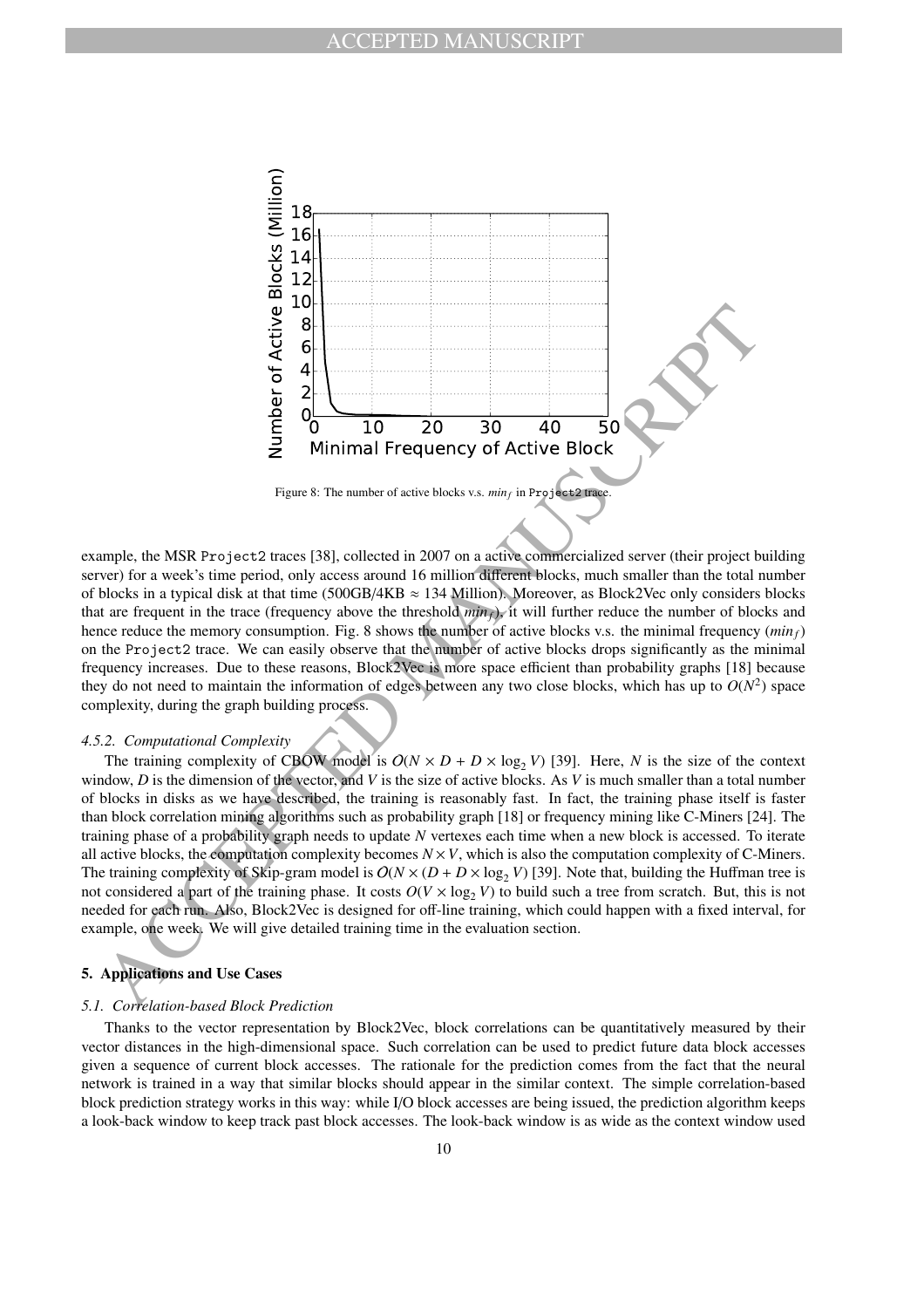to train the neural network. For each block access in the look-back window, starting from the latest to the oldest, we retrieve the nearest *k* blocks whose distances are closest to each block. As more distant block accesses have less impact on future accesses, we weight a factor  $\alpha$  on the distances of older block accesses. In *Block2Vec*, we choose  $\alpha = 1.1$  based on empirical analysis. All blocks are reversely ordered based on their distances and top  $k$  blocks are picked as the predictions.

Note that, we do not use the trained neural network to predict the next block. The major reason comes from the Huffman tree optimization. Each time when we train the neural network, *Block2Vec* does not update all weights from the hidden layer to all nodes in the output layer. This helps reduce the computation time. It only updates the weights between the hidden layer and the nodes that represent the predicted outputs. Weights between the hidden layer to other (incorrect) nodes of the Huffman tree are ignored and not suppressed. So, they might mislead the prediction algorithm when the same sequence occurs for prediction.

In real world, block prediction algorithms can be sophisticated. Many research efforts have been done in this space and many others are also actively going on. In this work, these sophisticated prediction algorithms are not our focus. Instead, in our implementation and evaluation, we just use the accuracy of the basic sequential/look-ahead prediction to measure different correlation mining algorithms.

#### *5.2. Correlation-based Block Re-Organization*

In this section, we introduce another possible usage for vector representations of blocks: re-organizing data blocks. We show the rational and key techniques for implementing it. However, due to its complexity and a huge number of relevant parameters, this usage is not a good candidate to evaluate the benefit of *Block2Vec* itself. Hence, in this research, we do not include this use case in the evaluation. Future work is planned to systematically evaluate this use case.

means are not mores an use coupled at the state and the proposition are. It can use a mean that the proposition of the state and the proposition of the state and the state and the state and the state and the state and the Block2Vec produces vector representations to indicate block correlations. Hence, these blocks can be clustered into different correlated groups according to their distances in high-dimensional spaces. All blocks in the same group are considered closely correlated with each other regarding the accessing order. Such a result can be used to reorganize data blocks to improve the sequential read. Since we have already assigned each block a vector value, it will be non-trivial to apply clustering algorithm like K-Means on them, as Algorithm 1 shows. Here, *thr* represents the maximal distance between blocks that are put into the same group. The key challenge is that *thr* is unknown and not easy to infer: a large *thr* will end up with missing correlations, but too small *thr* may combine non-relevant blocks together. We can use a semi-supervised training to get the proper *thr* value as our previous work used [40].

| <b>Algorithm 1</b> Clustering Algorithm |  |  |  |
|-----------------------------------------|--|--|--|
|-----------------------------------------|--|--|--|

|     | 1: <b>procedure</b> $\text{C\textsc{L}\textsc{u}s}$ (blocks, groups, thr) |
|-----|---------------------------------------------------------------------------|
| 2:  | <b>for</b> each $b_i \in blocks$ <b>do</b>                                |
| 3:  | $g = get\_nearest\_group(groups, b_i);$                                   |
| 4:  | $dist = distance(g, bi)$ ;                                                |
| 5:  | if dist <i>leqthr</i> then                                                |
| 6:  | add_to_group(g $b_i$ );                                                   |
| 7:  | else                                                                      |
| 8:  | new_group = create_group( $b_i$ );                                        |
| 9:  | add_to_groups(new_group, groups);                                         |
| 10: | end if                                                                    |
| 11: | end for                                                                   |
|     | 12: end procedure                                                         |

The semi-supervised algorithm works as Algorithm 2 shows. We defined the learning factor  $(\alpha)$  as the adjustment of *thr* each time. The adjustment can either increase or decrease the *thr* value. During training, the function will first call *cluster accuracy*(*groups*, *trace*) to calculate the accuracy of current clustering based on *thr*. If a better accuracy is got (i.e.,  $a > ref$ ), then it means the previous adjustment is achieving better results. So we will repeat the adjustment again (i.e., keep previous adjust()). If a worse accuracy is gotten, we will reverse previous adjustments (i.e., reverse<sub>-</sub>previous<sub>-adjust()) with a smaller learn factor  $\frac{\alpha}{2}$ . The whole training loop will stop once  $\alpha$  becomes too</sub>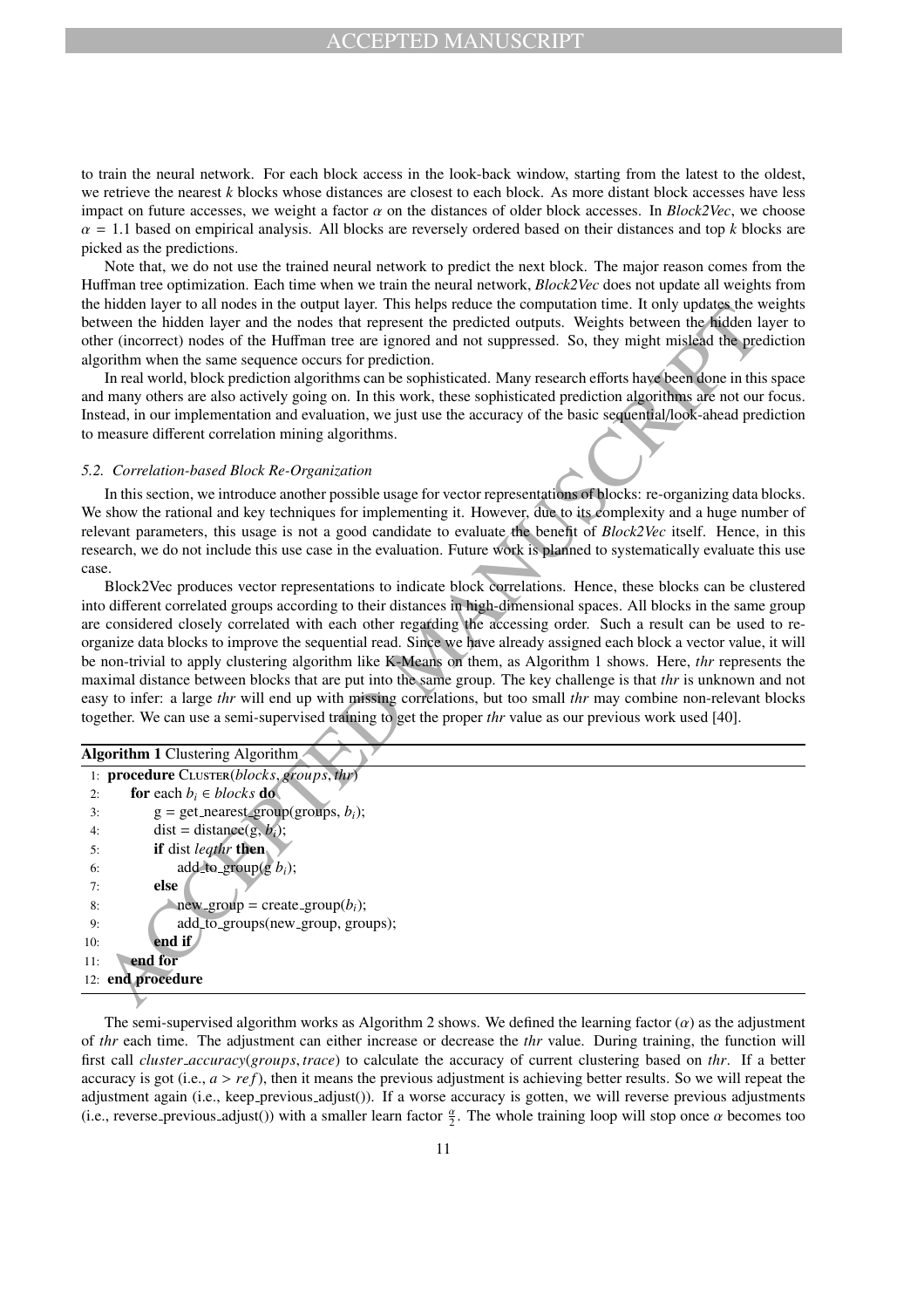small. The function *cluster accuracy*(*groups*, *trace*) is to calculate the accuracy of each group by replaying the block access trace. Each time, it looks at the  $k$  context blocks for the current block  $(b_i)$  and checks whether these next blocks belong to the group of  $b_i$ . If yes, there is a *hit* increased; or else, something is missing in the correlation. In the end, the function will return the ratio of hit compared to the total checks. According to block correlations, it is expected to obtain a better accuracy if we are able to cluster blocks more accurately

| Algorithm 2 Semi-supervised Training Algorithm                                                                          |
|-------------------------------------------------------------------------------------------------------------------------|
| 1: procedure TRAIN(blocks, groups, thr)                                                                                 |
| groups = {}; $thr = \text{rand}(0, 1)$ ; ref=0;<br>2:                                                                   |
| curr_adjust = $incr$ ;<br>3:                                                                                            |
| while true do<br>4:                                                                                                     |
| $groups = cluster(blocks, groups, thr);$<br>5:                                                                          |
| $a = cluster_{accuracy}(groups, trace);$<br>6:                                                                          |
| if $a > ref$ then<br>7:                                                                                                 |
| keep_previous_adjust(thr, $\alpha$ );<br>8:                                                                             |
| else<br>9:                                                                                                              |
| reverse_previous_adjust(thr, $\frac{\alpha}{2}$ );<br>10:                                                               |
| end if<br>11:                                                                                                           |
| if adjust_stop then<br>12:                                                                                              |
| break;<br>13:                                                                                                           |
| end if<br>14:                                                                                                           |
| end while<br>15:                                                                                                        |
| 16: end procedure                                                                                                       |
| 17:                                                                                                                     |
| 18: procedure CLUSTER_ACCURACY(groups, trace)                                                                           |
| var total = 0; hit = 0;<br>19:                                                                                          |
| <b>for</b> each $b_i \in trace$ <b>do</b><br>20:                                                                        |
| bc = blocks_context( $b_i$ , trace);<br>21:                                                                             |
| for $next \in bc$ do<br>22:                                                                                             |
| if next $\in$ get_group( $b_i$ ) then<br>23:                                                                            |
| $hit++;$<br>24:                                                                                                         |
| end if<br>25:                                                                                                           |
| total $+= k;$<br>26:                                                                                                    |
| end for<br>27:                                                                                                          |
| end for<br>28:                                                                                                          |
| return hit/total;<br>29:                                                                                                |
| 30: end procedure                                                                                                       |
|                                                                                                                         |
| <b>6. Experimental Results</b>                                                                                          |
| Block correlation mining is an intensively explored topic. There already exists multiple research as mentioned in       |
| Section II. In this evaluation, we compare <i>Block2Vec</i> with two well-accepted methods: probability graph (PG) [17] |
| and the sequential prediction (SP). The PG implemented is based on [18] except that the file vertex in original paper   |
| is changed to block here.                                                                                               |
|                                                                                                                         |

## **6. Experimental Results**

#### *6.1. Data Trace Description*

We use trace-driven simulations with several large disks traces collected in real systems. Specifically, we use the MSR Cambridge Traces [38] (MSR-Cambridge) from SNIA [41] as the test data set in this research. The MSR-Cambridge trace contains 1-week block I/O traces in enterprise servers at MSR-Cambridge. There are totally 36 I/O traces from 36 different volumes on 13 servers. We chose two of them from the servers Project2 and Proxy1 as the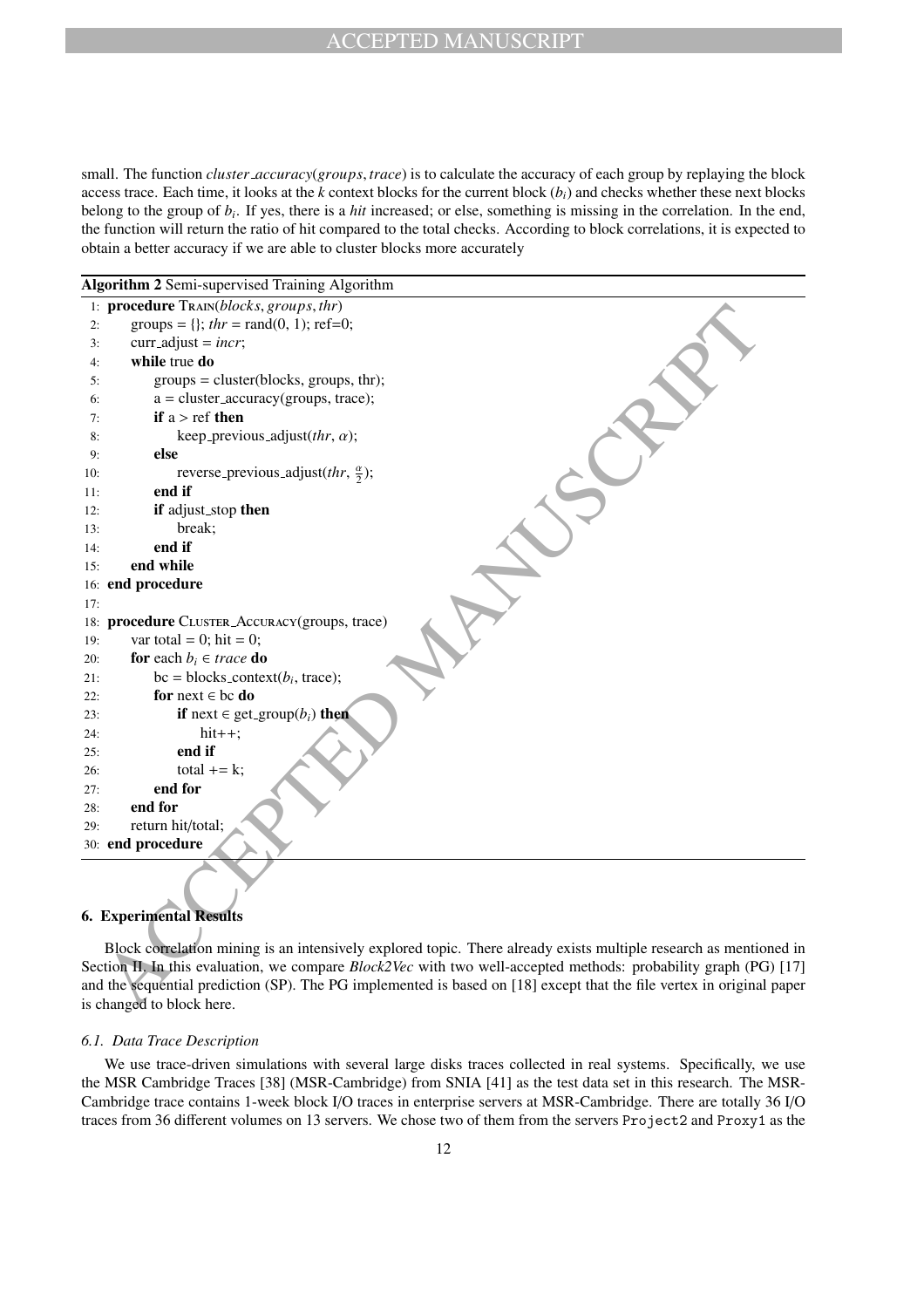

Figure 9: Block correlations visualization of PG (left) and Block2Vec (right).

datasets for all evaluations. Project2 trace has approximately 29 million block I/O accesses, while Proxy1 trace has more (around 133 million) block I/O accesses. Evaluations on other trace files show the similar results. Among all block operation, we select 90% of the traces as the training set and the remaining 10% as the verification set.

In MSR-Cambridge trace files, each I/O trace contains multiple fields: *timestamp* indicates the issue time of the I/O request; *type* can be either READ and WRITE indicating the I/O operation type; *o*ff*set* is the starting offset of the I/O in bytes from the start of the logical disk; *size* is the transfer size of the I/O request in bytes. All fields are shown as follow:

{*timestamp*, *hostname*, *disk id*, *type*, *o f f set*, *size*, *iotime*}

Based on this trace, we first calculate the block Id based on *o*ff*set* as:

$$
blockId = \lfloor \frac{offset}{4096} \rfloor
$$

All the block accesses will be ordered based on their timestamps. The timestamps used in this trace is *windows file time*, which is a 64-bit value that represents the number of 100-nanosecond intervals that have elapsed since 12:00 A.M. Jan. 1st, 1601 UTC.

#### *6.2. Visualization of Block Correlations*

Before the accuracy comparison of *Block2Vec* and other algorithms, we first visualize mined block correlations based on PG and Block2Vec (Skip-gram model) in Fig. 9. The baseline SP is not shown as it is just a diagonal line.

Both *x*-axis and *y*-axis are the block Ids. If two blocks are correlated, a tiny point will be plot. In this way, we show the overall detected correlations from different algorithms. From these figures, we observe: 1) the line close to diagonal, which represents the locality principle, is identified well by both algorithms; 2) although there are some differences, the overall visualization is similar for the two algorithms that blocks are grouped into different parts, which can be used to improve data organization. In evaluations below, we will quantitatively compare the accuracy of block correlations detected through block prediction.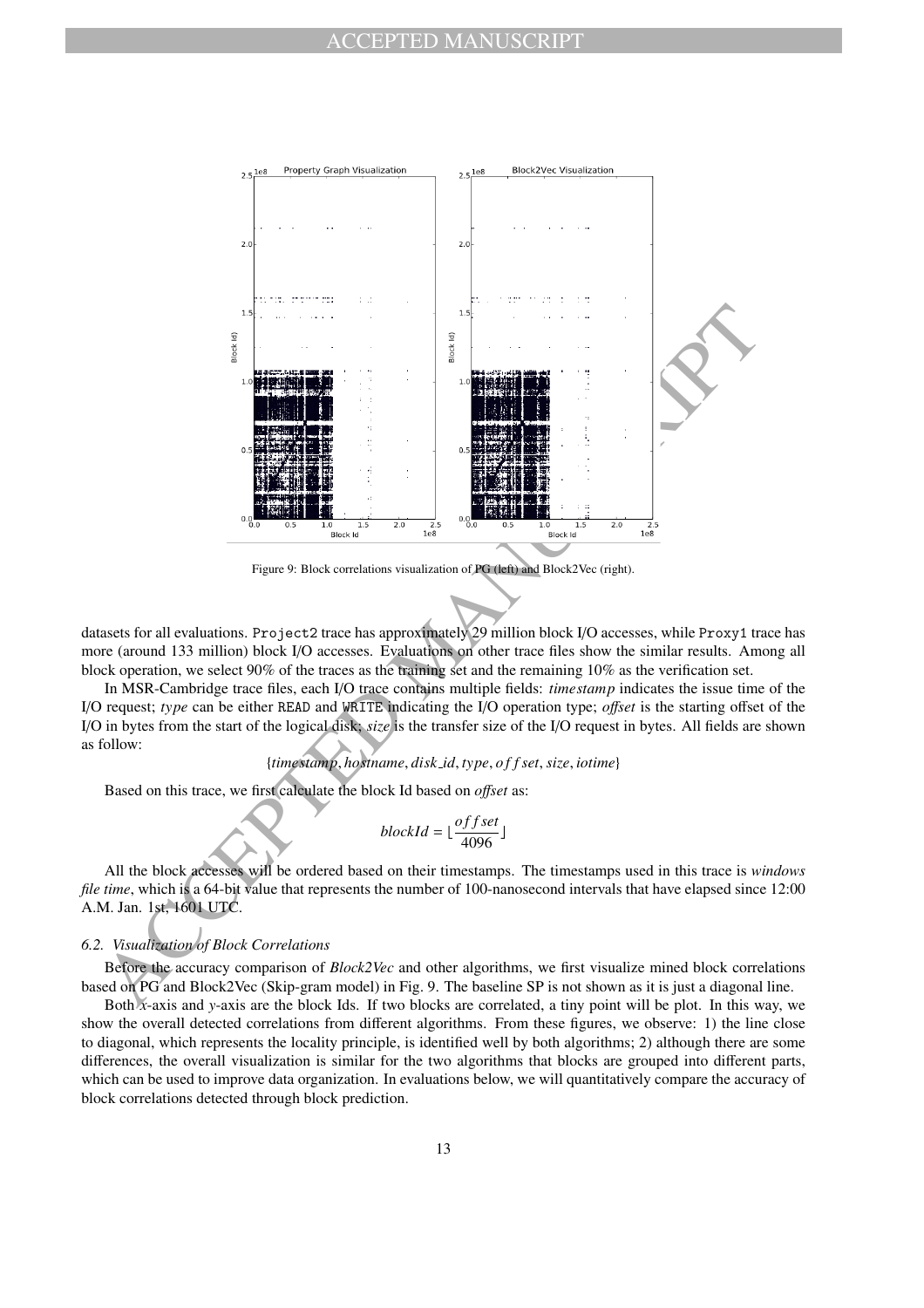#### *6.3. Block2Vec Training Performance*

A reasonable speculation about using deep learning techniques like *Block2Vec* into block correlation mining is their performance. In this subsection, we report the performance of training in different models, parameters, and datasets. The hardware platform for this evaluation contains a 1.7GHz Intel Core i7 CPU, an 8GB memory, and a 256GB SSD. No GPU or other accelerator is used.

Fig. 10 compares training speed of both CBOW and Skip-gram models against different vector dimension (i.e., from 30 to 100) on two traces (Project2 and Proxy1). The *y*-axis shows training speed in K blocks/thread/second. As we can see, longer vector decreases the training speed. Also, the training of Skip-gram is much slower than that of CBOW for both traces.



Figure 10: Block2Vec training speed v.s. different vector dimension on different training models (CBOW and Skip-gram) and datasets.

We also evaluate the training speeds of both CBOW and Skip-gram models against different context windows (i.e., from 5 to 10) on both traces. The context window indicates the number of block accesses we used to feed the neural network each time (described in Section 4.3). According to Fig. 11, longer context window indicates slower training speed. One thing worth noting is the performance difference for CBOW model is not significant as in the case of vector size. But, the difference for Skip-gram model is much larger.



Figure 11: Block2Vec training speed v.s. different context windows on different training models (CBOW and Skip-gram) and datasets.

The training time on different datasets and training models are provided in Table 1. It is interesting to see that although Fig. 10 indicates a much higher training speed on Proxy1 trace than on Project2 trace. But the training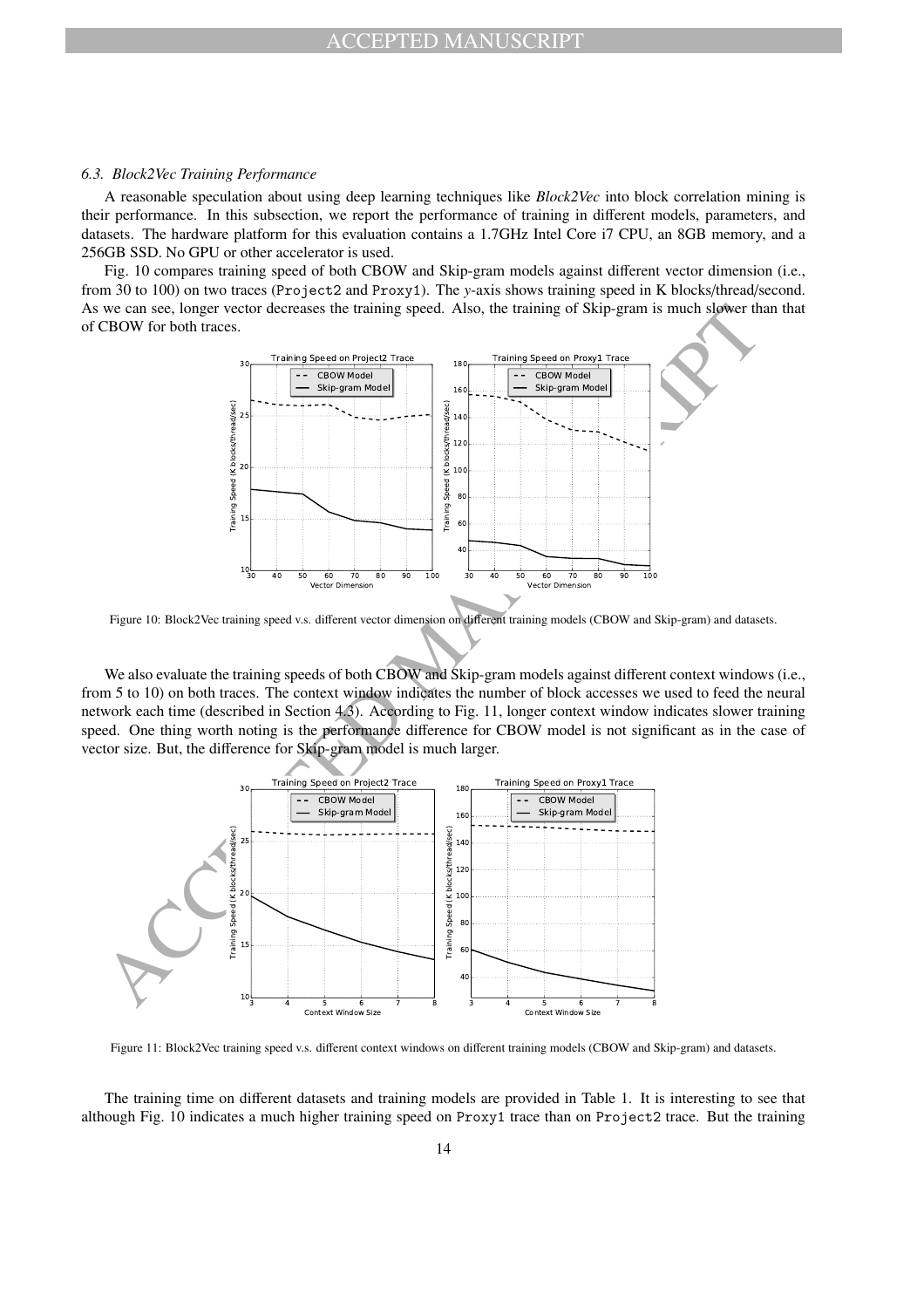time for Proxy1 is much longer. This is mainly because Project2 contains 271K active blocks and 2.96 million total training sequences, while Proxy1 contains smaller (38K) active blocks and much more (13.3 million) total training sequences. A small number of active blocks significantly boosts the training speed. But, the training time largely increases for larger training set.

Table 1: Training Time with vector size 50 and context window 5

 $P_{\text{meas}}$ 

|                   | LINGCAS   LINYAI |          |
|-------------------|------------------|----------|
| <b>CBOW Model</b> | $120.12$ s       | 881.95 s |
| Skip-gram Model   | 183.91 s         | 2862.5 s |

The time here is recorded as a single iteration through the training set. We normally run multiple iterations to achieve the best accuracy. Note that both traces are collected from a week-long run of the production server, whereas the maximal training time is less than 1 hours. Hence, it is feasible to run *Block2Vec* regularly in the real system.

#### *6.4. Block2Vec Prediction Accuracy*

As mentioned earlier, larger vector size and context window will slow down the training phase. Not surprisingly, they also impact the accuracy of block correlations. We further show the accuracy of mined correlations towards those different parameters in this subsection.

To evaluate the accuracy of *Block2Vec*, we use block prediction strategy described in Section 5 and measure the percentage of correct predictions. The prediction criteria is largely simplified: each time, we predict next block access with *k* candidates; if the real block access belongs to the *k* candidates, we consider it is a *hit*, or else a *miss*. The accuracy is calculated as  $Accuracy = \frac{hit}{hit + miss}$ . Each time, we predict  $k = 30$  blocks (the results of other possible *k* values are also reported in later evaluation) to testify the accuracy. In this evaluation, we use Project2 dataset as an example. Again, the first 90% of the total data trace was used to train the model and then the remaining 10% was for prediction.



Figure 12: Prediction accuracy of two training models towards different vector dimensions and context window size on Project2 trace.

The results are given in Fig. 12. There are several key observations. First, the Skip-gram model has a significantly higher accuracy than CBOW model, mainly because the Skip-gram model is able to capture the order information as described in Section 4.3. Second, the accuracy of the Skip-gram models increases for higher vector dimensions and larger context windows. But the change is fairly small, under 3%. Considering the increase of computation complexity shown in Fig. 10, a medium vector dimension  $(e.g., 50)$  and context window  $(e.g., 5)$  will be appropriate for real-world usage. Third, the accuracy of the CBOW model is not only limited (typically under 50%), it is also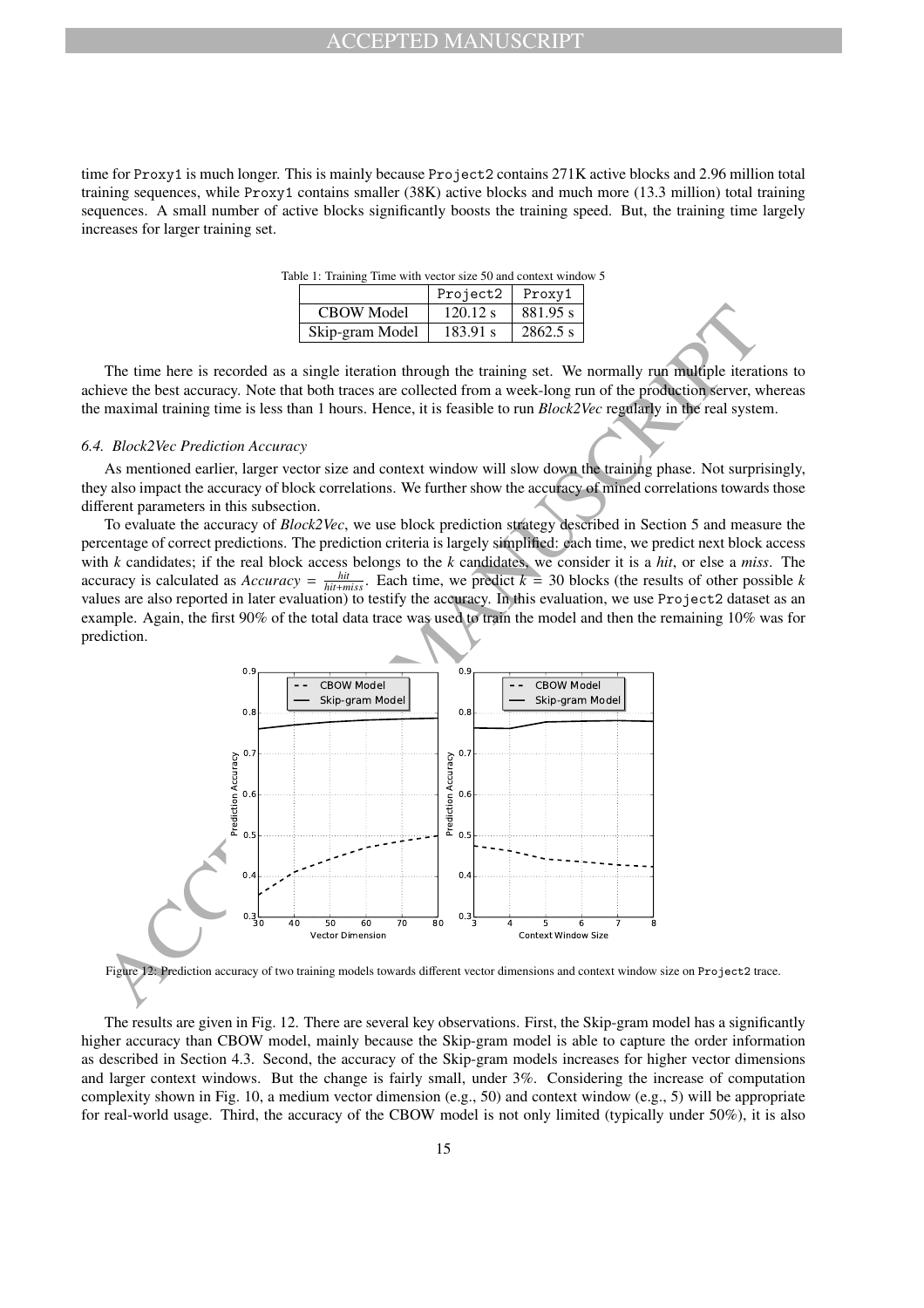more obviously affected by vector dimension and context window size. In addition, it is interesting to see that its accuracy decreases with larger context window. This is mainly because that the order information is ignored in the CBOW model. So that, the longer context window it chooses, the more order information is lost.

#### *6.5. Block2Vec Comparison Evaluation*

In the end, we compare Block2Vec with the widely adopted probability graph (PG) strategy and the basic sequential prediction (SP).

To predict the next block, the PG algorithm simply locates the current block in the graph and returns the top *k* neighbors whose edges have the largest co-occurrences. For a fair comparison, we use the same *min<sup>f</sup>* value to filter out the inactive blocks to accelerate training and also improve the accuracy. The SP method does not have training phase. Each time, we just select next *k* consecutive blocks as the predictions based on the current visit. Similar to PG, we also exclude the inactive blocks in the accuracy evaluation.



Figure 13: Training accuracy of Block2Vec (CBOW and Skip-gram), PG (probability graph), and SP (sequential prediction) based on different *k*.

Fig. 13 reports the prediction accuracy on the Project2 trace based on different algorithms and *k* ranging from 5 to 30. The proposed *Block2Vec* with the Skip-gram model achieves the best accuracy among all algorithms, with 8% performance improvement than PG. The CBOW model is much less accurate than PG. SP has the bottom performance, indicating that most block accesses in this trace file are not sequential. For such a non-sequential trace, *Block2Vec* is able to achieve an impressive accuracy under such a simple prediction scheme.

Another point worth noting is that PG requires much longer training time than *Block2Vec* due to the timeconsuming co-occurrence updates on edges. In fact, to train on Project2 trace, which has around 2.9 million block access, the algorithm costs more than 100 minutes to finish.

## **7. Conclusion and Future Work**

In this research, we propose to use high-dimensional vectors to represent blocks. Based on such an approach, we design and implement *Block2Vec*, a deep learning strategy to learn the best vector representations of blocks by training a deep neural network. To the best of our knowledge, this is the first time that a deep learning technique for vectorizing block objects is used in block correlation mining. We introduce and discuss the design and implementation details of *Block2Vec* and present detailed evaluations on both training cost and accuracy, with comparison to two other well-known methods, probability graph and sequential prediction. These results confirm that *Block2Vec* is a practical and accurate way to learn block correlation in storage systems. In the future, we will further apply *Block2Vec* to more use cases and also use deep learning strategy on object-based parallel file systems. We also plan to combine the vector representations and other sequence prediction algorithms like the recursive neural network to conduct more accurate block predictions.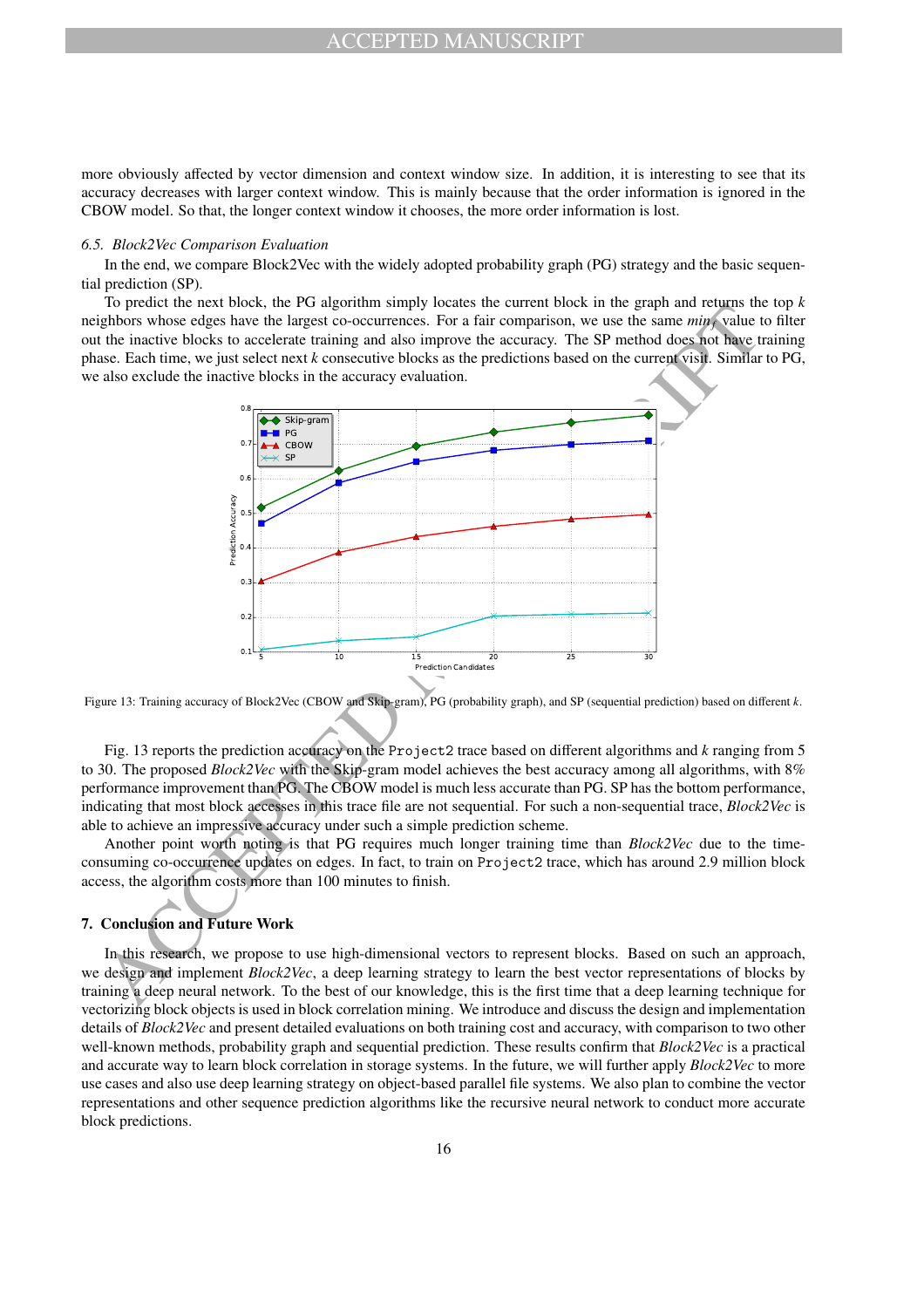#### **8. Acknowledgement**

This research is supported in part by the National Science Foundation under grants CCF-1409946 and CNS-1338078.

#### **References**

- [1] P. Schwan, Lustre: Building a file system for 1000-node clusters, in: Proceedings of the 2003 Linux Symposium, Vol. 2003, 2003.
- [2] S. A. Weil, S. A. Brandt, E. L. Miller, D. D. Long, C. Maltzahn, Ceph: A scalable, high-performance distributed file system, in: Proceedings of the 7th symposium on Operating systems design and implementation, USENIX Association, 2006, pp. 307–320.
- [3] S. Ghemawat, H. Gobioff, S.-T. Leung, The google file system, in: ACM SIGOPS operating systems review, Vol. 37, ACM, 2003, pp. 29–43. [4] D. Dai, X. Li, C. Wang, M. Sun, X. Zhou, Sedna: A Memory Based Key-Value Storage System for Realtime Processing in Cloud, in: CLUSTER Workshops, 2012.
- [5] Z. Jiang, X. Wei, N. Jason, E. Kace, C. Yong, Suora: A scalable and uniform data distribution algorithm for heterogeneous storage systems, in: Proceedings of the 11th IEEE International Conference on Networking, Architecture, and Storage, 2016.
- [6] D. Dai, R. B. Ross, P. Carns, D. Kimpe, Y. Chen, Using Property Graphs for Rich Metadata Management in HPC Systems, in: Parallel Data Storage Workshop (PDSW), 2014 9th, IEEE, 2014.
- [7] Y. Lu, Y. Chen, R. Latham, Y. Zhuang, Revealing Applications' Access Pattern in Collective I/O for Cache Management, in: Proceedings of the 28th ACM international conference on Supercomputing, ACM, 2014.
- [8] J. Choi, S. H. Noh, S. L. Min, Y. Cho, Towards Application/File-level Characterization of Block References: a Case for Fine-grained Buffer Management, in: ACM SIGMETRICS Performance Evaluation Review, Vol. 28, ACM, 2000, pp. 286–295.
- S. A. Weil, S.A. Hutel, E. A. Note that is the set of the set of the set of the set of the set of the set of the set of the set of the set of the set of the set of the set of the set of the set of the set of the set of th [9] J. M. Kim, J. Choi, J. Kim, S. H. Noh, S. L. Min, Y. Cho, C. S. Kim, A Low-overhead High-performance Unified Buffer Management Scheme that Exploits Sequential and Looping References, in: Proceedings of the 4th conference on Symposium on Operating System Design & Implementation-Volume 4, USENIX Association, 2000.
- [10] A. J. Smith, Sequentiality and Prefetching in Database Systems, ACM Transactions on Database Systems (TODS) 3 (3) (1978) 223–247.
- [11] J. Schindler, J. L. Griffin, C. R. Lumb, G. R. Ganger, Track-Aligned Extents: Matching Access Patterns to Disk Drive Characteristics., in: FAST, Vol. 2, 2002, pp. 259–274.
- [12] M. Sivathanu, V. Prabhakaran, F. I. Popovici, T. E. Denehy, A. C. Arpaci-Dusseau, R. H. Arpaci-Dusseau, Semantically-Smart Disk Systems., in: FAST, Vol. 3, 2003, pp. 73–88.
- [13] H.-T. Chou, D. J. DeWitt, An Evaluation of Buffer Management Strategies for Relational Database Systems, Algorithmica 1 (1-4) (1986) 311–336.
- [14] E. V. Carrera, E. Pinheiro, R. Bianchini, Conserving Disk Energy in Network Servers, in: Proceedings of the 17th annual international conference on Supercomputing, ACM, 2003, pp. 86–97.
- [15] P. J. Denning, The locality principle, Communications of the ACM 48 (7) (2005) 19–24.
- [16] S. Tweedie, Ext3, journaling filesystem, in: Ottawa Linux Symposium, 2000, pp. 24–29.
- [17] T. M. Kroeger, D. D. Long, The case for efficient file access pattern modeling, in: Hot Topics in Operating Systems, 1999. Proceedings of the Seventh Workshop on, IEEE, 1999, pp. 14–19.
- [18] J. Griffioen, R. Appleton, Performance Measurements of Automatic Prefetching, in: Parallel and Distributed Computing Systems, 1995, pp. 165–170.
- [19] T. M. Madhyastha, D. A. Reed, Learning to Classify Parallel Input/Output Access Patterns, Parallel and Distributed Systems, IEEE Transactions on 13 (8) (2002) 802–813.
- [20] T. M. Madhyastha, R. D. A, Input Output access pattern classification using hidden Markov models, Proceedings of the fifth workshop on I/O in parallel and distributed systems (1997) 57–67.
- [21] J. He, J. Bent, A. Torres, G. Grider, G. Gibson, C. Maltzahn, X.-H. Sun, I/O acceleration with pattern detection, in: Proceedings of the 22nd international symposium on High-Performance Parallel and Distributed Computing, ACM, 2013, pp. 25–36.
- [22] Y. Liu, R. Gunasekaran, X. Ma, S. S. Vazhkudai, Automatic Identification of Application I/O Signatures from Noisy Server-Side Traces, in: Proceedings of the 12th USENIX Conference on File and Storage Technologies (FAST 14), 2014, pp. 213–228.
- [23] Z. Li, Z. Chen, Y. Zhou, Mining block correlations to improve storage performance, ACM Transactions on Storage (TOS) 1 (2) (2005) 213–245.
- [24] Z. Li, Z. Chen, S. M. Srinivasan, Y. Zhou, C-miner: Mining block correlations in storage systems, in: FAST, pp. 173–186.
- [25] T. Mikolov, I. Sutskever, K. Chen, G. S. Corrado, J. Dean, Distributed Representations of Words and Phrases and Their Compositionality, in: Advances in neural information processing systems, 2013, pp. 3111–3119.
- [26] Word2Vec, https://code.google.com/archive/p/word2vec/.
- [27] R. Rosenfeld, Two decades of statistical language modeling: Where do we go from here?
- [28] W. B. Cavnar, J. M. Trenkle, et al., N-gram-based text categorization, Ann Arbor MI 48113 (2) (1994) 161–175.
- [29] Y. Bengio, H. Schwenk, J.-S. Senécal, F. Morin, J.-L. Gauvain, Neural Probabilistic Language Models, in: Innovations in Machine Learning, Springer, 2006, pp. 137–186.
- [30] G. P. Hughes, On the mean accuracy of statistical pattern recognizers, Information Theory, IEEE Transactions on 14 (1) (1968) 55–63.
- [31] Y. LeCun, Y. Bengio, G. Hinton, Deep learning, Nature 521 (7553) (2015) 436–444.
- [32] Y. Bengio, R. Ducharme, P. Vincent, A neural probabilistic language model, in: NIPS'01, 2001.
- [33] D. E. Rumelhart, G. E. Hinton, R. J. Williams, Learning representations by back-propagating errors, Cognitive modeling 5 (3) (1988) 1.
- [34] J. Pennington, R. Socher, C. D. Manning, Glove: Global vectors for word representation, in: Empirical Methods in Natural Language Processing (EMNLP), 2014, pp. 1532–1543.